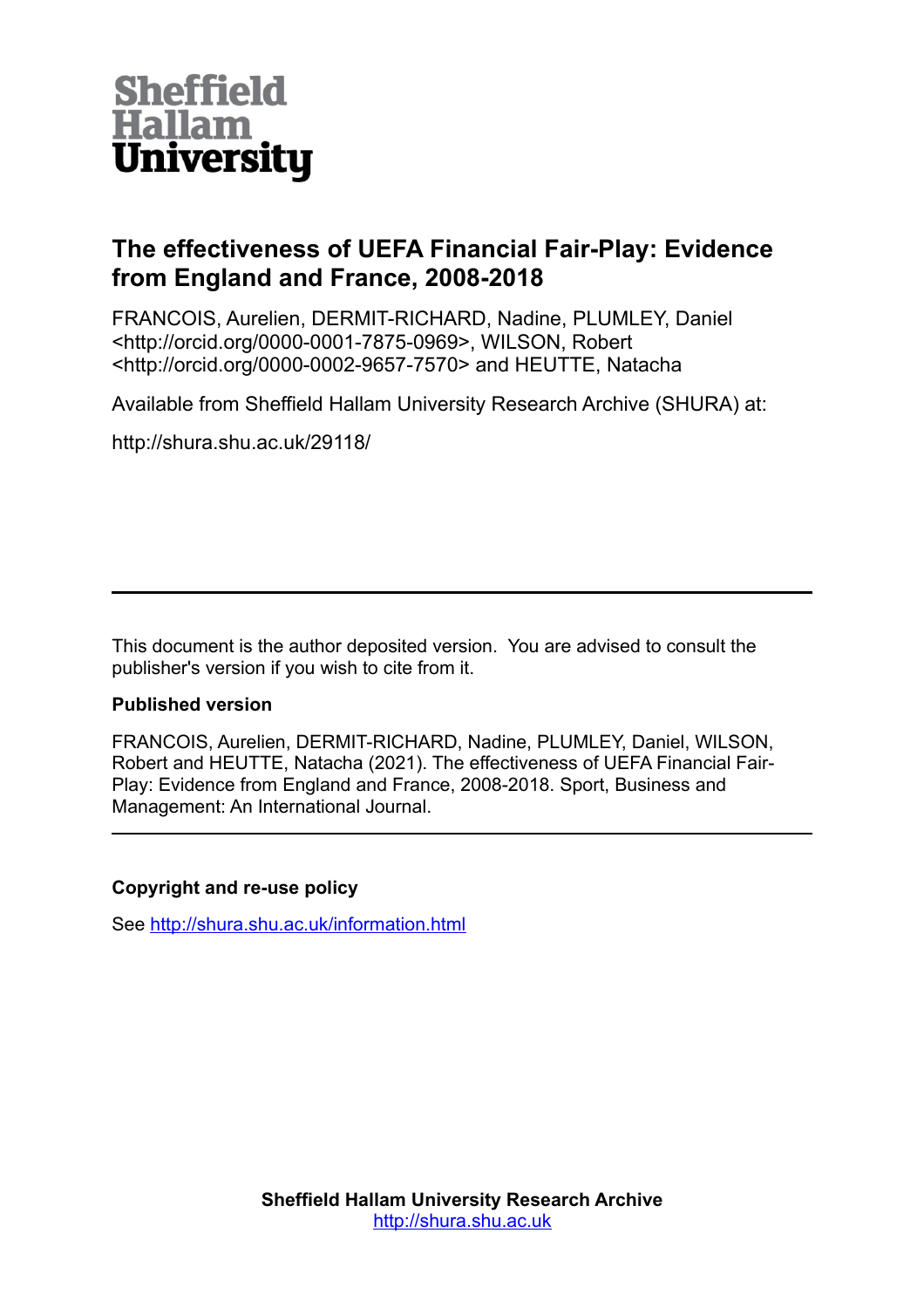# **The effectiveness of UEFA Financial Fair-Play: Evidence from England and France, 2008-2018**

## **(AM title was: Financial fair-play effectiveness: Evidences from the French and English cases 2008-2018)**

**Purpose** – This paper analyses the effectiveness of UEFA's Financial Fair-Play (FFP) under the break-even requirement.

**Design/methodology/approach** – Data was collected from English and French football clubs competing in the English Premier League (EPL) and in Ligue 1 (L1) for the financial years 2008-2018. Our sample includes 395 club-year observations. Relevant statistical tests have been conducted with the aim of analyzing the effects of pre (2008-2012) and post (2012-2018) FFP enforcement under both profitability and cost efficiency assumptions.

**Findings** – In the EPL, an increase is observed in clubs' profitability through both operating and break-even results. In L1, this improvement is only significant for break-even results of clubs not participating regularly in European competitions (non Euro-oriented clubs). Player expenditures, measured through two wage-to-revenue ratios excluding trading activity for one and including it for the other, have significantly decreased in the EPL except for the Eurooriented clubs for this latter. Conversely, in L1, this decrease is only significant in both wageto-revenue ratios for non Euro-oriented clubs and for the whole sample when trading is included.

**Originality/value** – This article provides further contribution to empirical studies on FFP effectiveness that have often been focused on a single country.

**Practical implications** – In addition to evidencing contrasting results in FFP effectiveness across countries, our results suggest it is not the sole cause of such an improvement in clubs' finances. We suggest that UEFA should pursue its efforts to scrutinize the level of clubs' player expenditures and that there is a need for a wider look at the FFP regulations questioning whether they are fit for purpose in their current format.

**Keywords:** Financial Fair-Play, Regulation, Effectiveness, Cross-national comparisons, Football.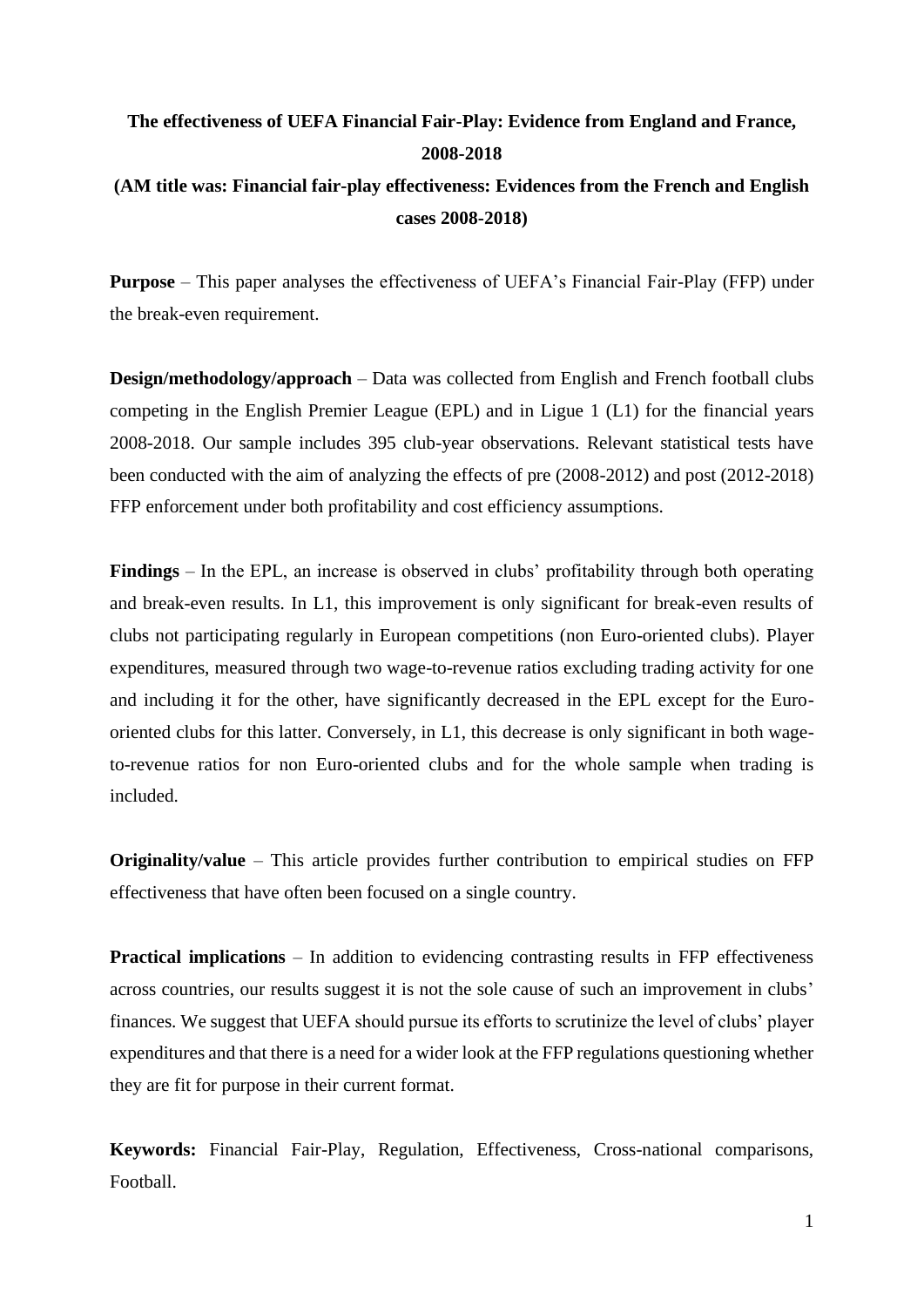#### **Introduction**

Financial Fair Play (FFP) was introduced to European Football by UEFA in 2010, with the stated rationale of improving the financial health of European football clubs. This decision was taken as a result of persistent losses amongst Europe's elite clubs, culminating in so-called 'financial crises' (Lago *et al.*, 2006) in the 'Big 5' leagues as in France (Andreff, 2007), Spain (Ascari and Gagnepain, 2007), Italy (Baroncelli and Lago, 2006), England (Buraimo *et al.*, 2006) and Germany (Dietl and Franck, 2007). At the time of the introduction of FFP, there was a growing concern about the financial plight of European club football with Storm and Nielsen (2012) stating that, despite ever-increasing revenues, clubs were still collectively failing to break-even. Net losses among the 734 European member clubs had increased by 760% over the five-year period between 2006-2011 (Franck and Lang, 2013) and European club football had a substantial debt problem. These figures were perplexing given that club and league revenues had risen exponentially during the same time period and have continued to do so up to the present day.

Indeed, the European football market has continued to show that it is immune to wider economic pressures, growing significantly during the last two decades. In 2018/19, the total value of the market was  $\epsilon$ 28.9 billion (Deloitte, 2021). This figure did contract by 13% in 2019/20 owing to the Covid-19 pandemic but this was the first reduction in revenues since the impact of the global financial crisis in 2008/09 (Deloitte, 2021). The majority of this growth (accounting for 59% of the total market value) has been driven by the 'Big 5'. At the time of writing, the English Premier League sits comfortably above its main four rivals (from a revenue perspective) as the highest revenue generating league in European football, grossing  $\epsilon$ 5.13 billion in 2019/20. This figure is almost  $\epsilon$ 2 billion more than its closest rivals such as the Bundesliga in Germany ( $\epsilon$ 3.21 billion) and La Liga in Spain ( $\epsilon$ 3.12 billion). Serie A in Italy ( $\epsilon$ 2.05 billion) and Ligue 1 in France ( $\epsilon$ 1.60 billion) complete the list with the next placed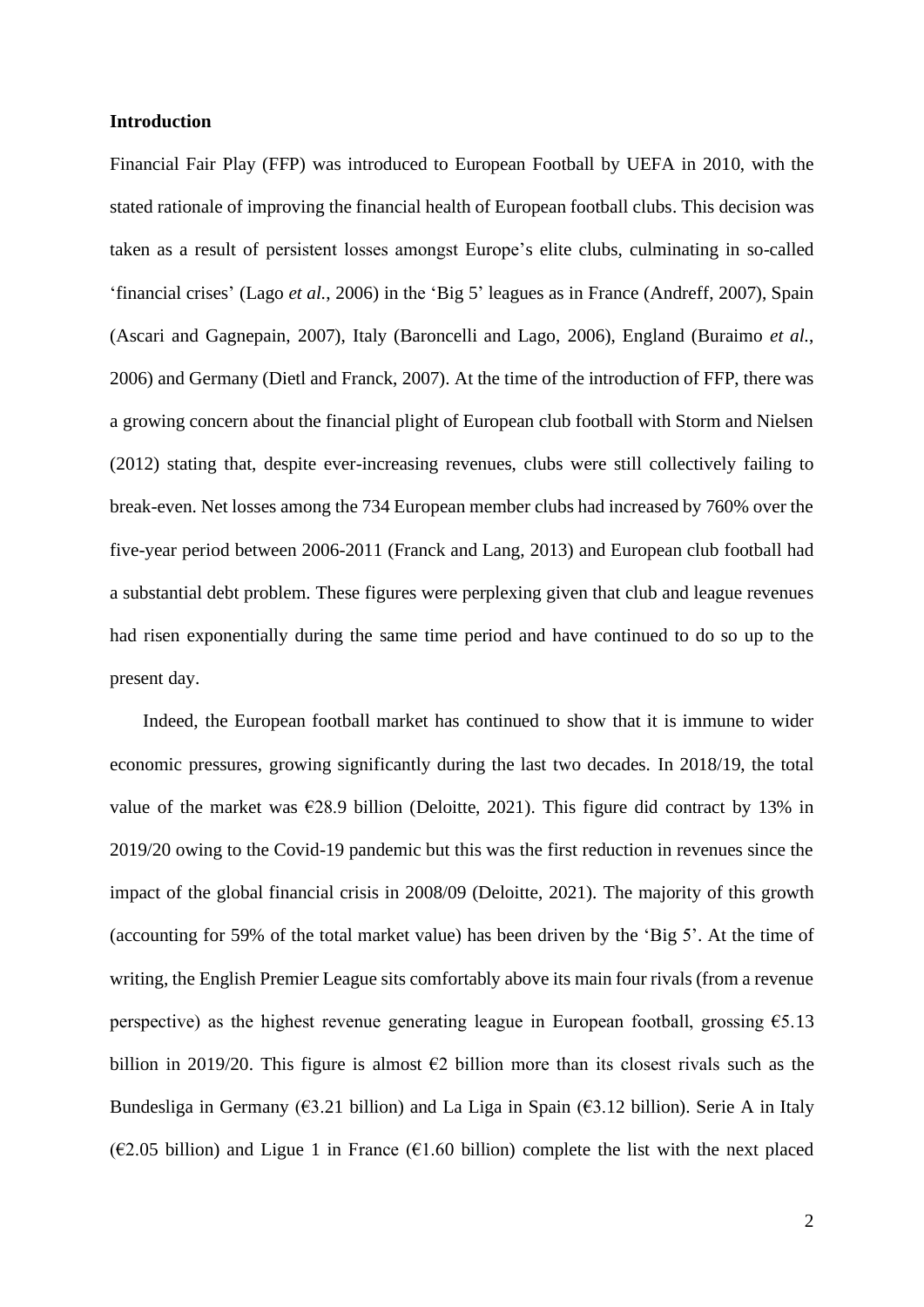league (Russia in  $6<sup>th</sup>$ ) someway behind the 'big 5' with total revenues of  $\epsilon$ 877m (Deloitte, 2021).

However, despite such increases in revenue, European football clubs have, in the past, found it difficult to balance the books, hence the introduction of FFP. The regulations were designed with two primary objectives in mind. The first was to provide a means through which to introduce discipline and rationality to club finances to help safeguard the stability of European football (UEFA, 2018). In essence, clubs were being told to spend within their means (hence the fundamental concept of 'break-even') (Dermit-Richard *et al.*, 2017). The second was the narrative that these regulations would enable the industry (and individual leagues) to become more competitively balanced (Ramchandani *et al.*, 2018).

It is the first of these objectives that this paper considers following the call from some researchers who state that it is time to evaluate the effectiveness of FFP from a financial standpoint (Franck, 2018). Based on recent empirical studies (e.g. Ahtiainen and Jarva, 2020), we assumed that FFP is likely to restore sustainabilty to football club finance in Europe. However, considering the vast financial differences between European leagues and clubs, it is arguable that such elements of financial sustainability would vary across nations. For this reason, we adopted a cross-national comparative approach allowing us to contrast the impact of FFP according the context within which it operates at league level. Thus, we analyse the effectiveness of FFP regulations with regard to the break-even requirement in both English and French leagues. The first national divisions in these two countries, namely the English Premier League (EPL) and Ligue 1 (L1), differ from an economic perspective as the EPL outperforms L1 in terms of revenues (see figures above) (Deloitte, 2021). To reach our aim, we collected a range of financial variables from English and French clubs competing in their respective first national divisions, namely the EPL and L1, for the financial year ends 2008-2018. This enables us to calculate financial indicators that we then test against FFP pre (2008-2012) and post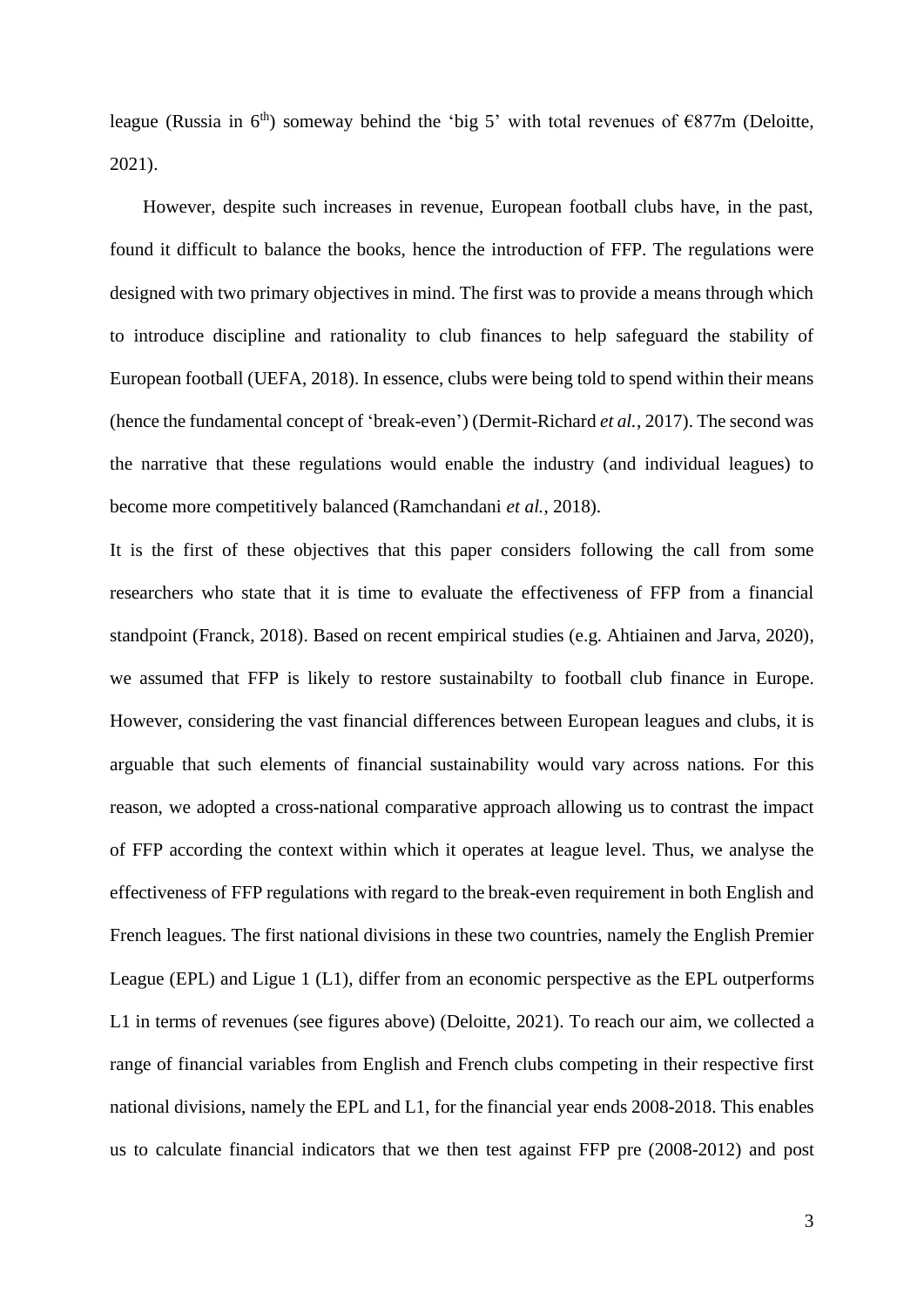(2012-2018) implementation in order to measure the effects. All of these indicators have been scrutinized by separating Euro-oriented clubs (i.e. clubs competing regularly in European competitions) from non-Euro-oriented clubs (i.e. clubs that do not compete regularly in European competitions). Our results reveal strong differences in terms of profitability and cost efficiency between English and French cases that we explain through the distinct economic characteristics within these two leagues. We conclude by providing future insights for UEFA with regards to FFP including incentivising cost-reduction targets and wage bills in particular.

#### **Theoretical background: FFP as a financial tool for mitigating clubs' financial distress**

#### *The utility-maximisation hypothesis: Controversies in European football*

In the past, many studies in sports economics attributed financial losses in European football clubs to the behaviour of club executives described in the literature as being utility-maximisers. As an illustration, Sloane (1971) argued, in a valuable contribution, that British football club owners were more likely to maximise utility instead of profits, in a time of persistent deficits. This distinction was at the origin of the theory of professional sports leagues distinguishing the North American model on one side and the European model on the other (El Hodiri and Quirk, 1971, Quirk and El Hodiri, 1974). Prior to FFP, many teams in European leagues were considered to be win-maximizers (Dietl, 2011; Kesenne, 1996, 2007; Szymanski, 2003). This assumption explains why clubs, especially the largest ones, have invested significantly in playing talent who constitute a key factor in sporting success as claimed by many academic works (see notably Hall *et al*., 2002). However, recent research has partially rejected this assumption. In his essay review of literature for tracking the development of the utility maximisation as a managerial objective in pro team sports, Fort (2015) noted blurred boundaries regarding the distinction between the profit-maximising hypothesis, which might operate in North America, and utility-maximising hypothesis, which might characterise the football clubs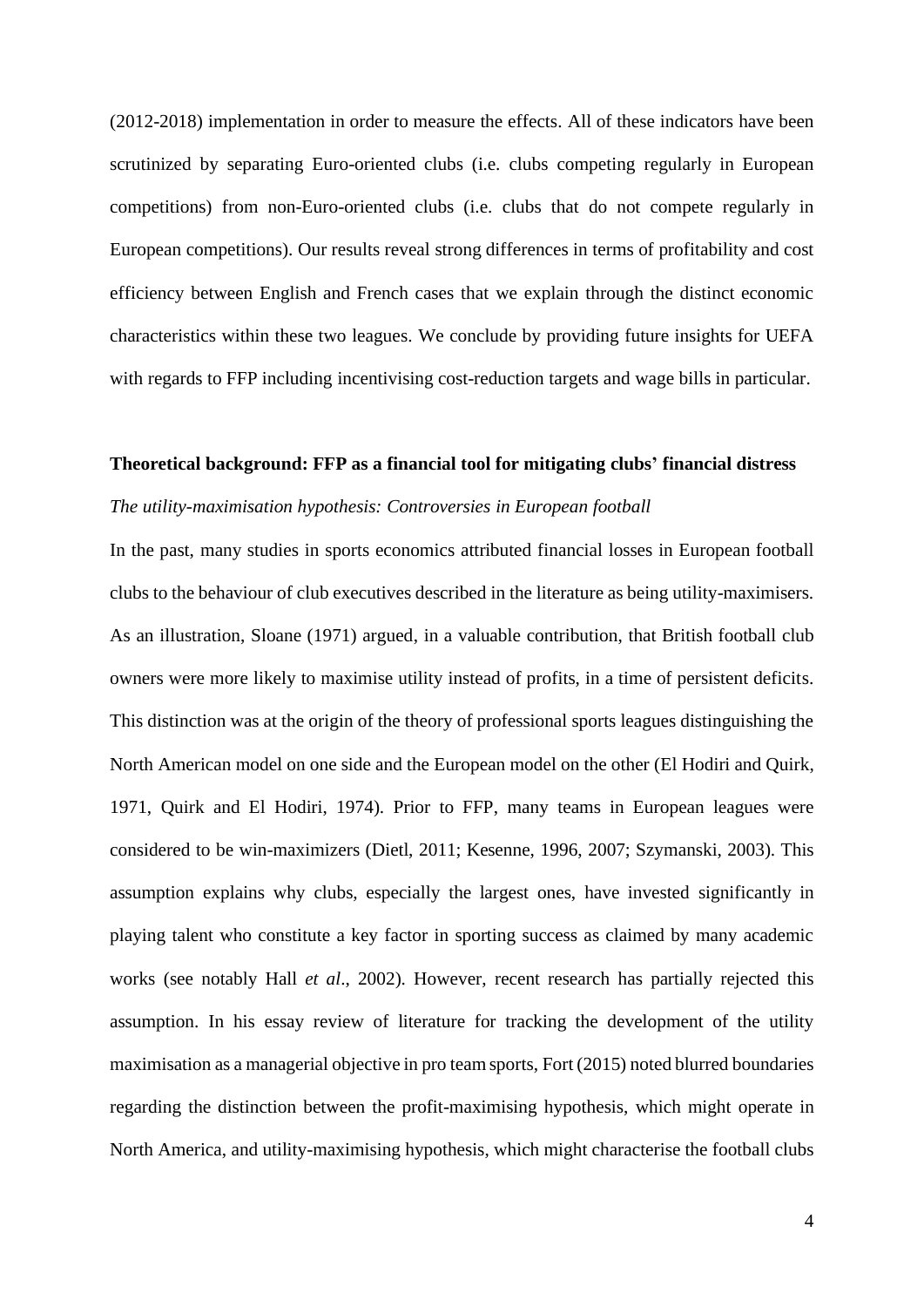in Europe. For instance, Fort (2015) notes that Sloane (1971), in his seminal article, used selfprofessed elements on maximisation to build his utility maximisation framework on English football clubs while rejecting the profit maximisation assumption. Conversely, he argues that the profit maximisation hypothesis does not fit so well with the North American model quoting an excerpt from Quirck and El Hodiri (1974, p. 42) which states "*The assumption that the actions of franchise owners are motivated solely by profits from operation of their franchise is admittedly somewhat unrealistic*".

Leach and Szymanski (2015) offer a slightly different argument in regards to this distinction. By examining the performance of English football clubs that acquired a stock exchange listing in the mid-1990s, the authors found no shift in their financial behaviour after flotation. This finding seems contradictory to the received view that only North American franchises are profit maximizers which led the authors to conclude that '*football clubs in England have been much more oriented toward profit objectives than is normally assumed*' (Leach and Szymanski, 2015, p. 25). More recently, Ahtiainen and Jarva (2020) suggested that poor financial situations were more related to the institutional environment than the clubs' objective function attributing, by the same token, clubs' financial distress as the cause of a soft budget constraint situation widely encountered in European football.

*Soft budget constraint approach as an explanation of the financial crisis in European football?* A number of academic papers focused on financial instability in team sport have recently attributed these situations to the softening process of the club's budget constraint (Andreff, 2015; Nielsen and Storm, 2017; Storm and Nielsen, 2012; 2015). Identified and developed by Kornai (1980), the soft budget constraint (SBC) approach has been originally used to analyse centrally planned economies and has been described by some authors as a syndrome arising when an 'unprofitable enterprise is bailed out by the governments or the enterprise's creditors'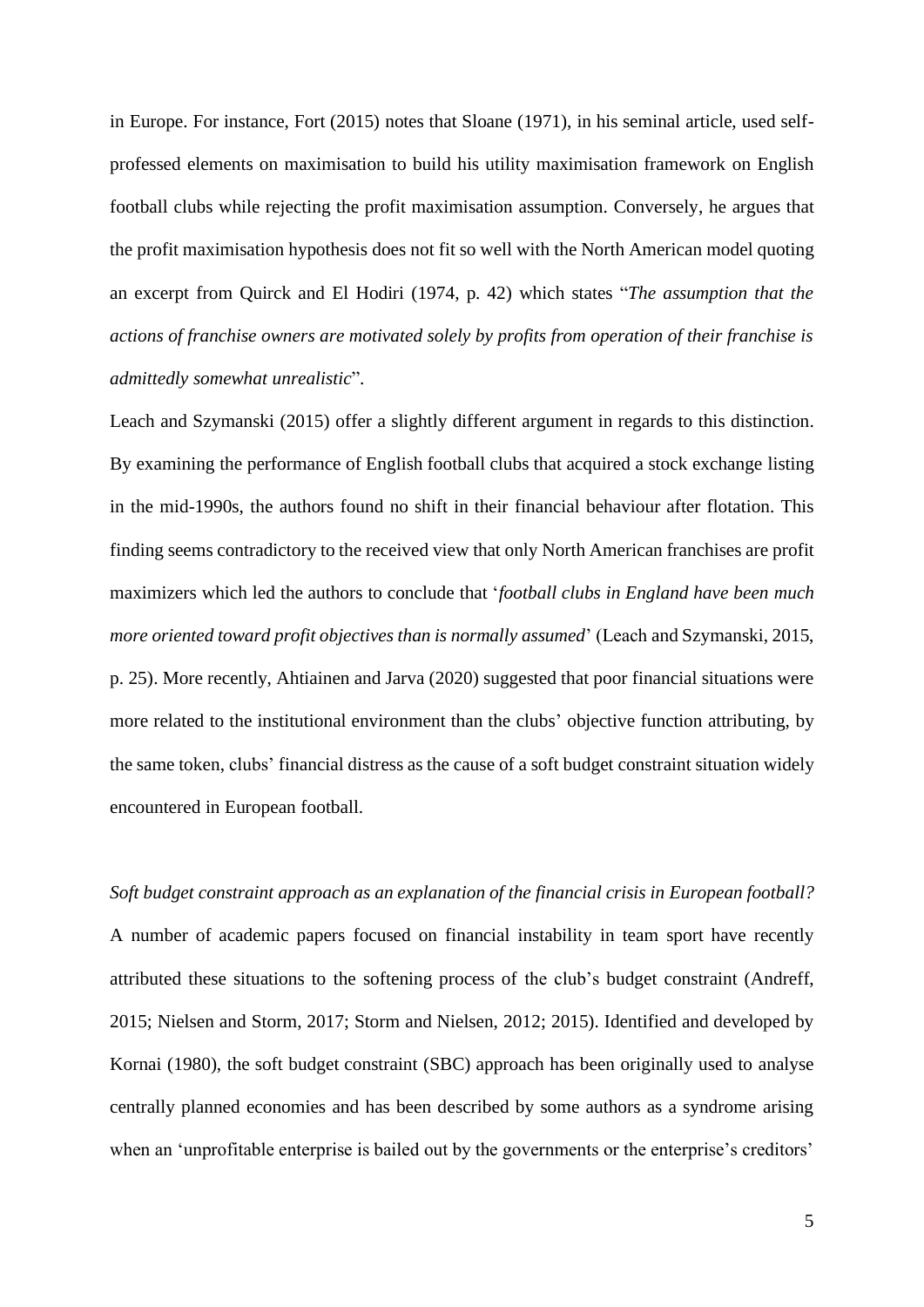(Maskin, 1999, p. 421), However, SBC has not only been applied to socialist systems. Recently, this research line has interested authors whose studies put the focus on liberal market economies. As argued by Kornai *et al.* (2003, p. 1095), the concept of SBC 'is increasingly acknowledged to be pertinent well beyond the realm of socialist and transition economies' and is now encountered in various national business systems and situations (Kornai, 2014).

This is true for a large range of professional sectors and particularly in the professional sport industry where a SBC syndrome seems to prevail at least in European football. Indeed, football clubs in Europe are characterized by a production-orientated (rather than profitorientated) profile which, in the European football model based on a promotion and relegation system, leads to the prioritisation of sporting success sometimes at the expense of financial sustainability. Indeed, Storm and Nielsen (2012) have questioned the small proportion of professional football clubs having filed for bankruptcy in Europe with regards to the persistent losses and growing debts in the sector. As revealed by UEFA itself, which publish annually a club benchmarking report, the financial situation was somewhat worrying in the late 2000s. In the financial year 2010, before UEFA FFP's enforcement, the cumulative deficit of the 665 clubs from the 53 first tier leagues in Europe was culminating at  $\epsilon$ 1.641 billion (UEFA, 2011). Despite these figures, there were still high survival rates of European football clubs (from a business perspective) within the top leagues such as the English and French ones (Beech *et al.*, 2008; Scelles *et al.*, 2018).

Storm and Nielsen (2015) have attempted to apply the SBC concept to European football by postulating the existence of a 'softness' with regards to the club's budget constraints. They identified six types of softness which cover items such as tax exemptions, soft subsidies from shareholders and investors (in all forms), soft investments and soft accounting as shown by the reduction of financial information retrieved from the financial accounts of clubs (a concept also noted by Dimitropoulos, 2015). These instances of 'softness' have all been identified by Storm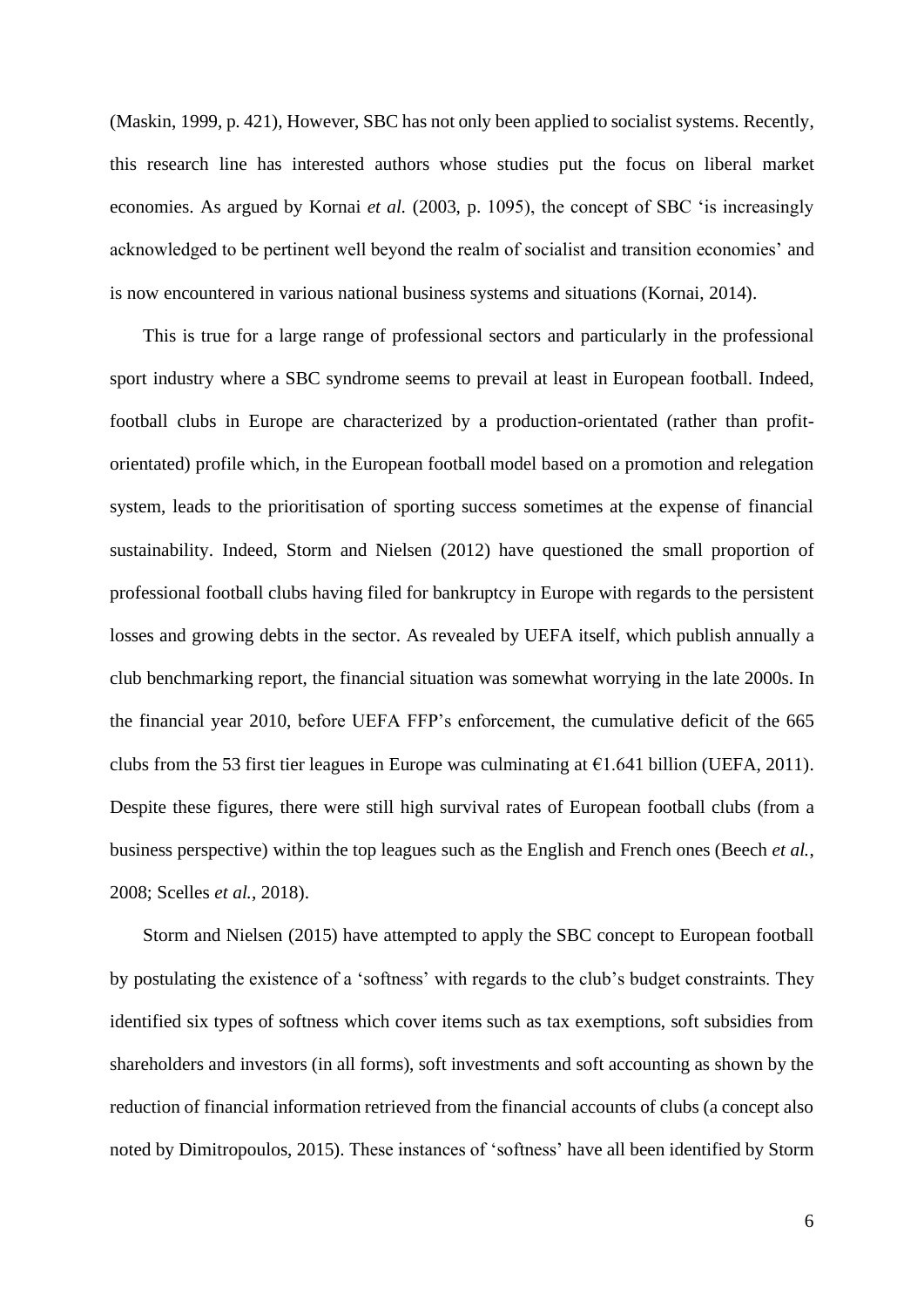and Nielsen (2015) in the 'Big 5' leagues and can be exemplified in the English and French leagues. In their financial analysis of the English clubs, Beech *et al.* (2008) reported 56 cases of insolvency from the EPL inception in 1985 to 2008. Despite negative aggregate pre-tax profit, only three cases of bankruptcy (i.e. a situation where, by due legal process, control of an organisation has passed from its directors to an outside independent party acting in the interests of the creditors) in the first four top divisions have occurred. More recently, Plumley, Serbera and Wilson (2020) found that the majority of clubs in the EPL and English Football Championship (tier 2 of English football) were in significant financial distress when measured against bankruptcy indicators and that in some cases this situation had worsend post-FFP. In France, Scelles *et al.* (2018) had identified 79 cases of insolvency between 1970 and 2014 in the top French divisions but only seven within the first tier. Financial losses remained persistent in French football but insolvencies were rare.

#### *FFP: The promise of enhanced financial health?*

FFP was designed to regulate the financial behaviour of clubs competing in UEFA competitions (Peeters and Szymanski, 2014; UEFA, 2018). It has two main components which are summarised as follows: the no overdue payables and the break-even requirement (Peeters and Szymanski, 2014). The 'no overdue payables' rule compels a club to be fully up-to-date with its creditors whereas the 'break even' rule acts as a constraint to balance its 'relevant' income and 'relevant' expenses calculated on a three-year period and subject to an acceptable deviation of €5M up to €30M if such excess is entirely covered by contributions from equity participants and/or related parties (UEFA, 2018). Through these two rules, FFP is similar to traditional regulatory corporate governance. It is thus possible to view both rules as acting for hardening the clubs' budget constraints capable of enhancing the governance at the corporate level. Although the 'no overdue payables' rule has clearly been devised to avoid a general bankruptcy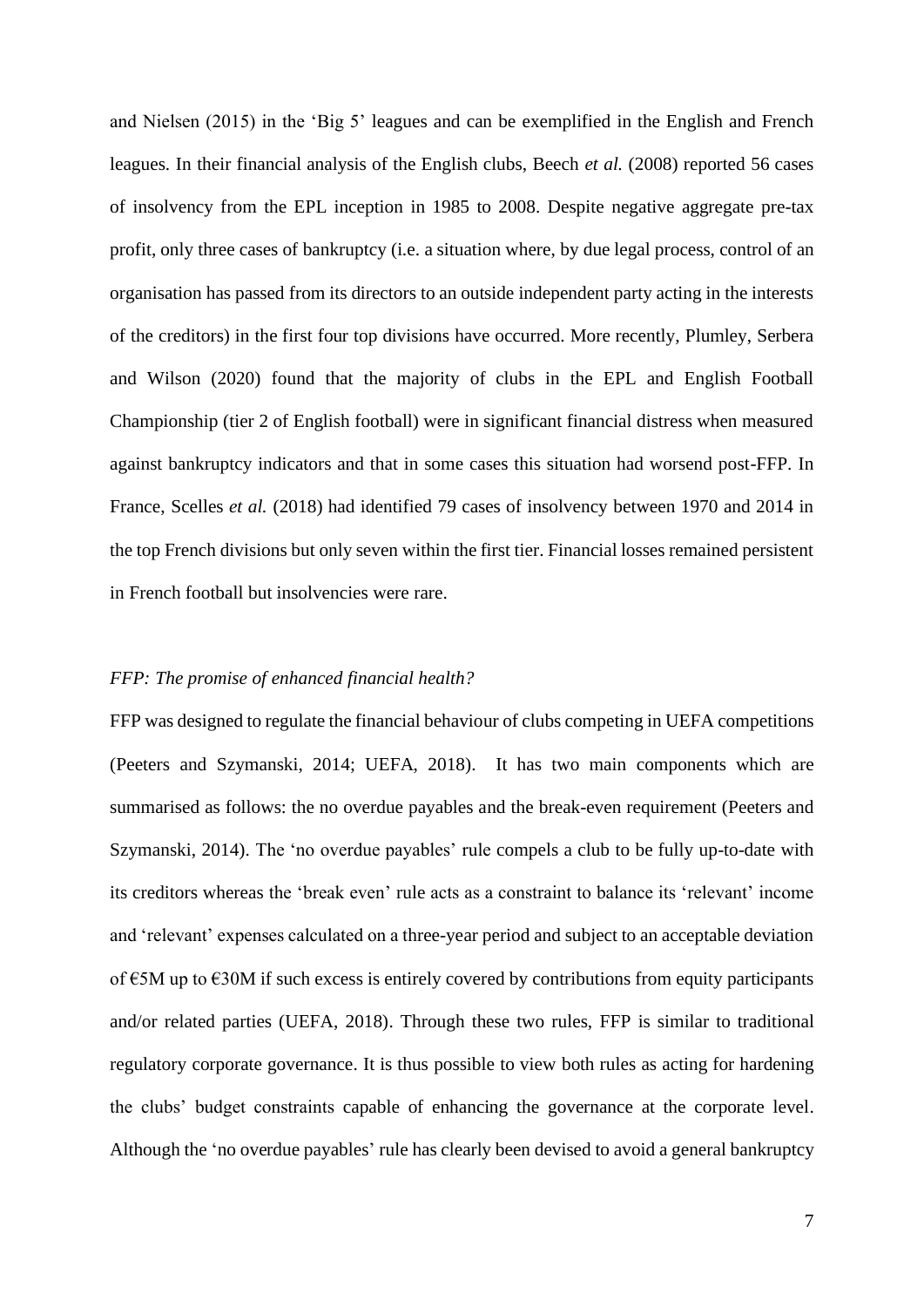in European football, this first requirement operates on the club/individual stage with the aim of enhancing the club's corporate governance by introducing more rationality in terms of expenditures. The break-even requirement operates first at club level and was designed to balance each club's financial books.

There has been a proliferation of academic articles published since the inception of FFP from various disciplines. In a philosophical essay on FFP, Schubert and Lopes Frias (2017, p. 36) stated that "*contributions on FFP can be grouped in economic (or finance), socio-political, and juridical perspectives, while the first category clearly dominates*". Within this first category, much of the literature covered sporting and economic issues, two closely related areas in the world of professional sport. Peeters and Szymanski (2014) were one of the first to theoretically predict both sporting and financial impacts of FFP enforcement. The authors established a predictive model aimed at simulating the introduction of the break-even rule in the English, French, Italian and Spanish leagues under the assumption that such regulations had applied in 2010 and 2011 just before FFP was in full force. Concerning the financial results, their model outlines two main outcomes showing a higher clubs' profitability, on one side, gained by a reduction in average payrolls and subsequent wage-to-turnover ratio, on the other side. Other scholars have attempted to establish predictive models aimed in particular at anticipating clubs' financial distress with specific reference to FFP (Alaminos and Fernandez, 2019; Plumley *et al*., 2021; Preuss *et al*., 2014). However, a range of articles have recently dealt with the real (and sometimes unintended) consequences of the introduction of FFP regulations through empirical evidence. Thus, FFP has been analysed with regards to its impact on both sporting and economic aspects that should be considered jointly in the spirit of the regulations according to some researches (Gallagher and Quinn, 2020; Peeters and Szymanki, 2014). From a sporting standpoint, analyses have been carried out by looking at the impact of FFP on seasonal league competitive balance (Birkhäuser *et al*., 2017, Freestone and Manoli, 2017;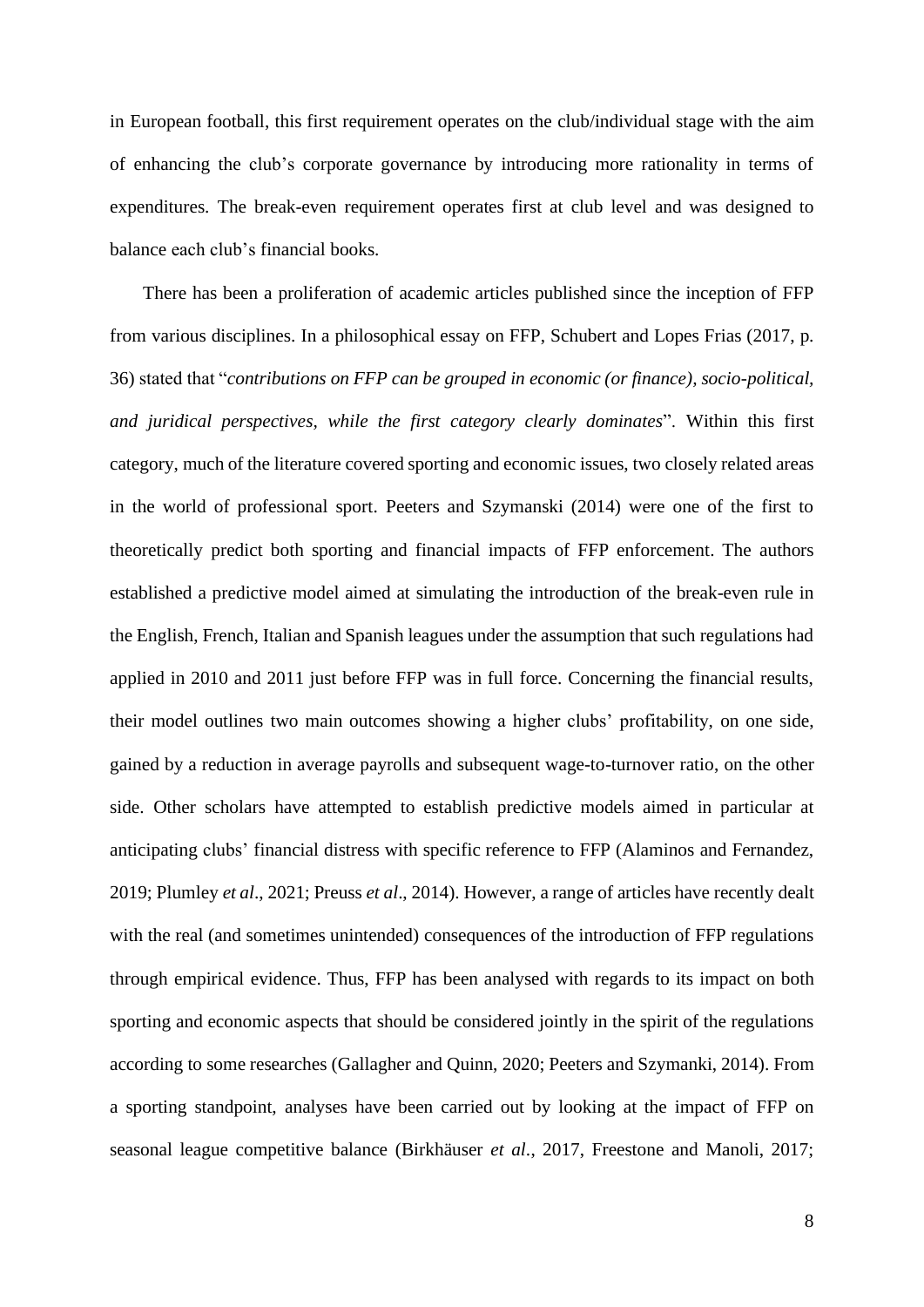Garcia-del-Barrio and Rossi, 2020; Plumley *et al.*, 2019). Although a few contributions argued that such effect can not be attributed to FFP directly (Di Simone and Zanardi, 2020), most of them led to the conclusion that FFP might have further increased competitive imbalance in European football. From a financial standpoint, the debate on the so-called effect of FFP on leagues' and clubs' financial health still remains (Di Simone and Zanardi, 2020; Franck, 2018). This ongoing concern triggered further research on this topic. For instance, a special issue on sports finance in the *International Journal of Financial Studies* has focused on the impact of FFP on a range of financial items such as cash-flows and earnings as well as audit fees (Dimitropoulos and Koronios, 2018; Mareque *et al.*, 2018). Franck (2018) also provided an economic analysis of FFP by providing plausible reasons about its contribution to the financial recovery observed in the first tiers of European football. Recently, Ahtiainen and Jarva (2020) conducted a study on the top five European football leagues to evaluate the impact of FFP on football clubs' profitability. A positive effect was found in Spain and there was weak evidence of such an improvement in England and Germany. No statistically significance results were found in the case of France and Italy. Contrary to Ahtianen and Jarva (2020)'s study, researches on FFP from a financial perspective have been mainly focused on a single country due to the availability of data. Most of them were focused on the 'Big 5' covering England (Plumley *et al*., 2021), Italy (Dimitropoulos and Scarfanto, 2021) and France (Barros *et al*., 2014). Occassionally, some of these covered some of the lesser leagues in European football such as the Russian Premier League (Özaydin, 2020). Our study aims to enhance the contribution of such research further by contrasting the effectiveness of FFP within two of the 'Big 5' leagues to provide cross-national comparisons.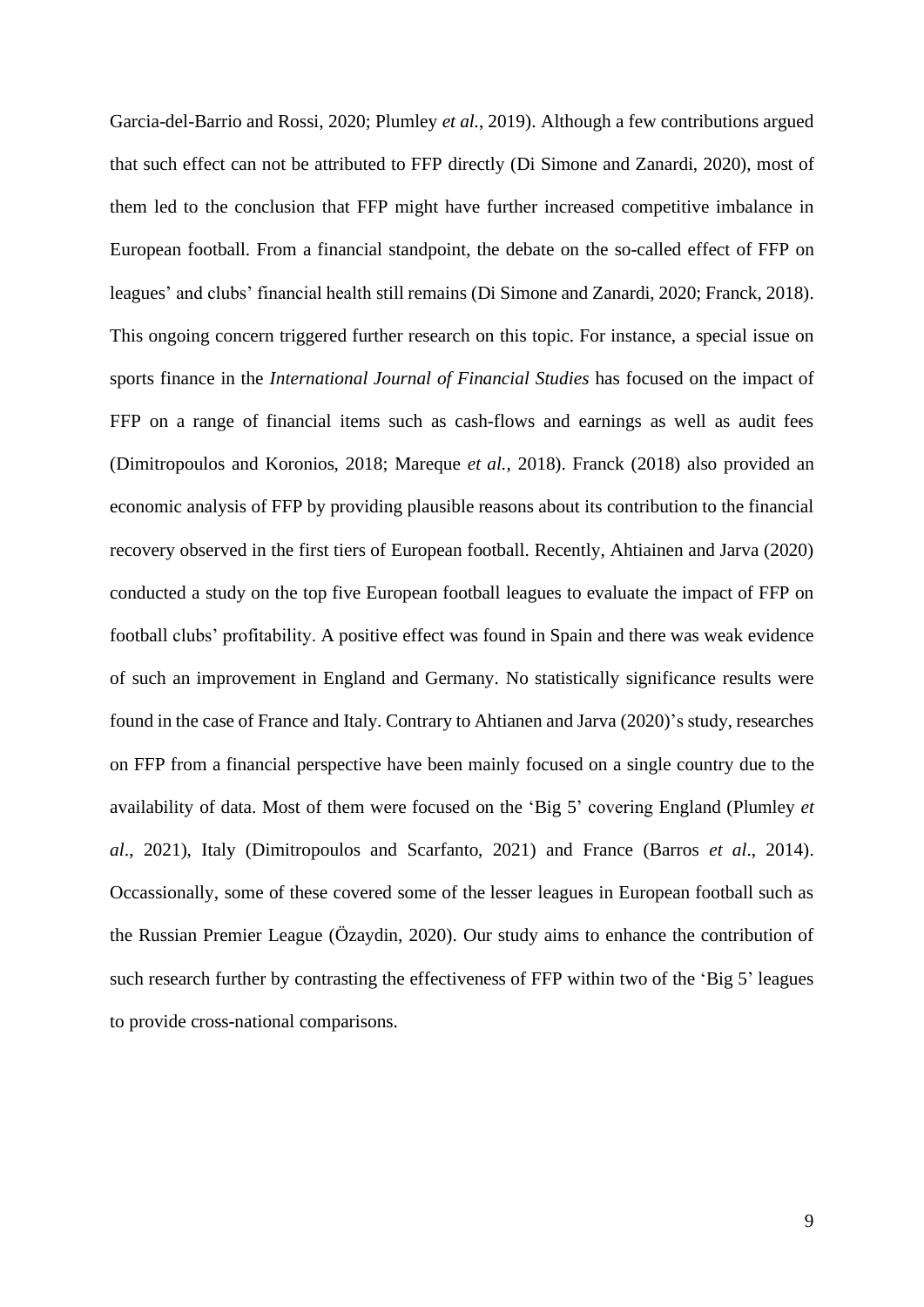#### **Methodology**

#### *Research hypotheses*

This study seeks to test the consequences of the FFP enforcement with regard to the break-even requirement. In line with previous studies (Ahtiainen and Jarva, 2020), we present two main hypotheses assuming the effectiveness of UEFA FFP both in terms of profitability and cost efficiency. From a 'profitability' perspective and considering the high financial distress in football (Plumley *et al.*, 2021), we hypothesise that FFP has reduced clubs' losses. From a cost efficiency perspective, we hypothesise that FFP has reduced costs. Within these costs, wage spending represents the majority of the overall expense of the clubs as illustrated by the talent arms' race in which club executives are engaged (Dimitropoulos and Scarfanto, 2021). Based on the effectiveness assumption, FFP would have an impact on cost efficiency, particularly on player expenditures – wage bills and transfer fees – (Barros *et al.*, 2014; Ghio *et al.*, 2019). For instance, Andreff (2007, 2015) evidenced that club managers are likely to pay higher salaries and transfer fees in order to attract top players with the guarantee by private owners of bailing them out. The private ownership structure of football clubs in Europe, and the SBC under which larger ones are operating, is commonly considered as the cause of huge investments on playing talent and the subsequent lowering of the clubs' profitability (Franck, 2010; Rohde and Breuer, 2017). By enhancing cost efficiency stemming from more rationality, FFP is expected to play an active role in the supervision and control by football club managers of the money spent on players that are under higher scrutiny since its enforcement<sup>1</sup>.

Consistent with the cross-national tradition, "*there are reasons to believe that the effect of FFP is not uniform across countries*" (Ahtiainen and Jarva, 2020, p. 13). Indeed, the impact of FFP is expected to vary according to the national contexts in which they operate. Among these

<sup>&</sup>lt;sup>1</sup> This idea is also supported at least for wage spending since the introduction of the FFP rule in 2010 in which European football institution stated its right to ask for more financial information when the employee benefits expenses exceed 70% of total revenue, a right which is still in force today. See article 62 of UEFA (2018)'s FFP regulation.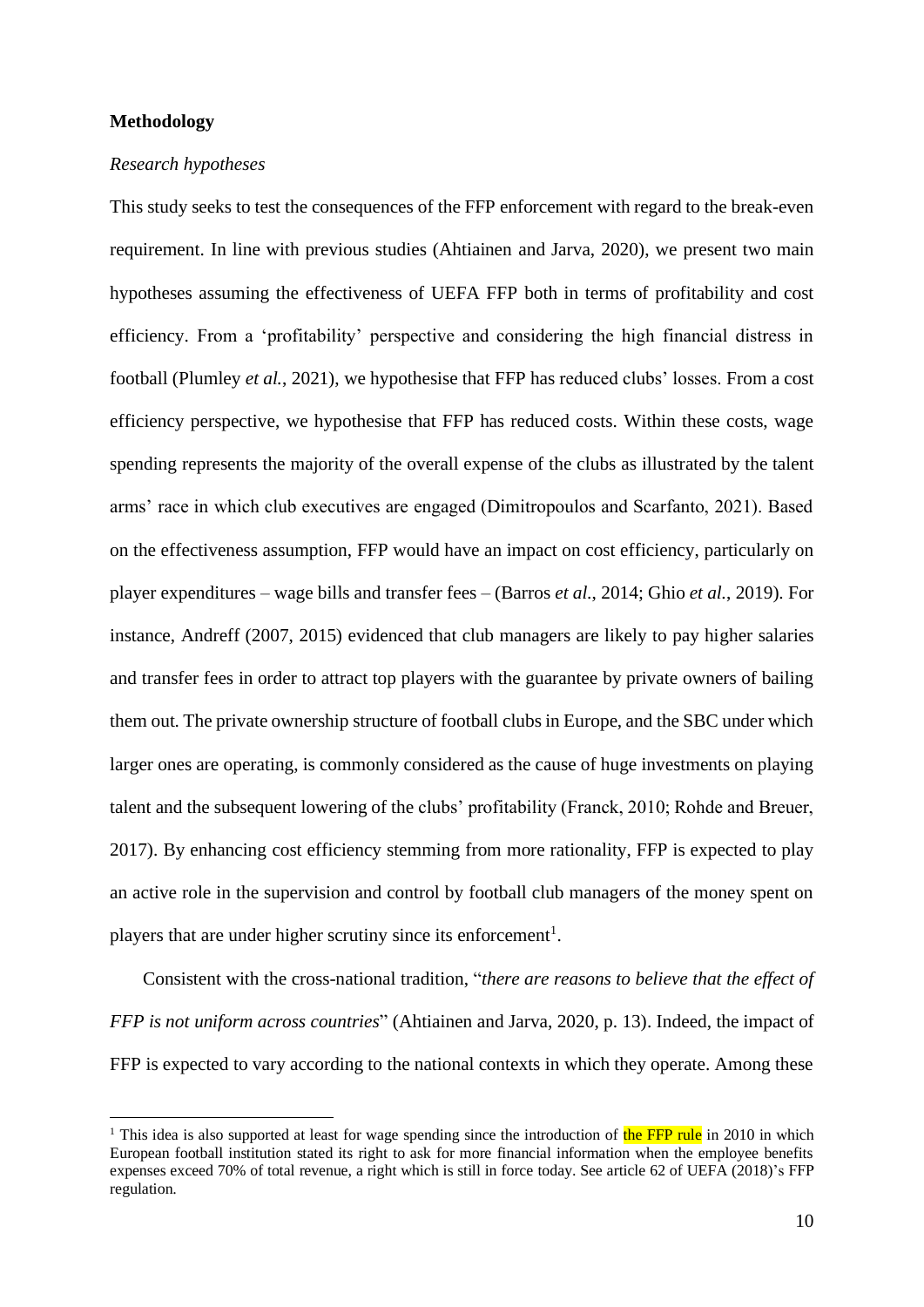differences, the economic orientation of a league is an important consideration. We therefore hypothesize that a league, whose general objective function is more towards profit maximization rather than utility maximization, is more impacted by FFP both in terms of profitability and cost efficiency. It allows us to develop the first set of two hypotheses as such:

- (H1a) Clubs from leagues that would operate under the profit-maximising assumption are more likely to have a better profitability
- (H1b) Clubs from leagues that would operate under the profit-maximising assumption are more likely to have a higher cost efficiency

Beyond cross-national differences, it is also expected that clubs' organizational characteristics moderate the influence of FFP. For example, as the FFP regulation only applies to clubs taking part to European competitions, it is arguable that these clubs, generally those generating the highest revenues, are more affected by these regulations. The rationale behind FFP is that the regulations would promote better financial behaviors in clubs that regularly participate in its associated competitions, namely the Champions League (CL) and the Europa League (EL). As such, the second set of two hypotheses are presented as follows:

(H2a) Clubs playing in European competitions are more likely to have a better profitability (H2b) Clubs playing in European competitions are more likely to have a higher cost

efficiency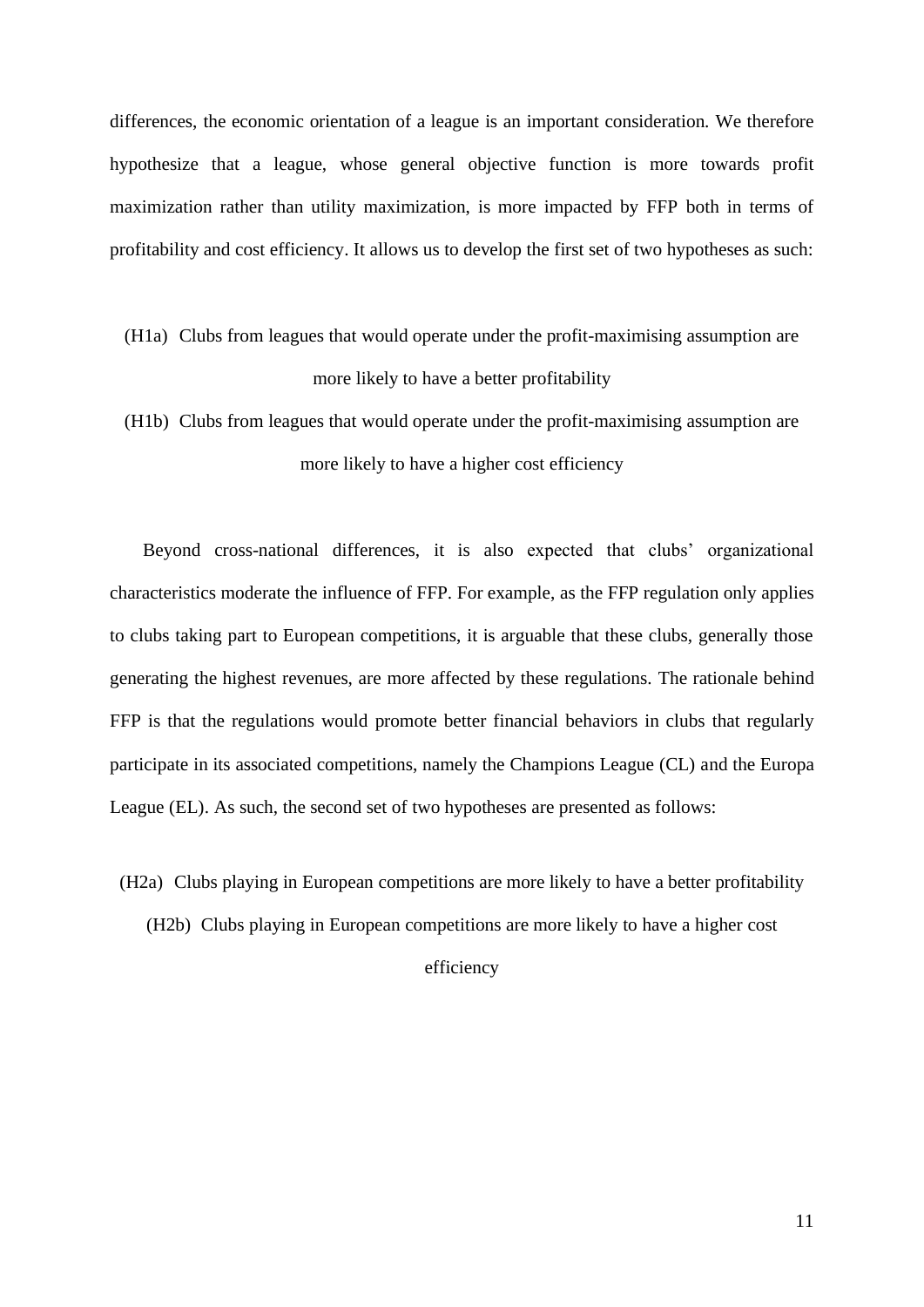#### *Variable selection and indicators associated*

To address the two sets of hypotheses, we calculated financial indicators resulting from a set of five financial variables described hereafter:

1) **Operating Revenues (OR)** include all the traditional streams of revenues associated to a club's economic activity from football such as broadcasting rights, gate receipts, commercial activities and others (i.e. catering, merchandising and so on).

2) **Operating Expenses (OE)** gather all expenses, including the administrative expenses, that should face a club such as wages in particular and other expenses like organization fees, travel expenses and material depreciation but excluding trading expenses (i.e. the amortisations and impairment of player registrations as well as the player's agent or other intermediary fees).

3) *Wages (W)* are included in the operating expenses and refers to all the employee benefits expenses comprising coaches' and players' wages and salaries in particular, as well as social and security costs and other pensions costs.

4) **Trading Revenue (TR)** accounts for players' sales which appear as "profit on disposal of player registrations" (or "profit on disposal of intangible fixed assets") in the clubs' financial books.

5) **Trading Expense (TE)** accounts for the amortizations and impairment of player registrations including the other costs of players' acquisitions (agents and intermediary fees) in Ligue 1 but excluding them in the  $EPL^2$ .

From a profitability and cost efficiency perspective, we provide two indicators including trading activity from one side and excluding it from the other. Although the UEFA reasoning

 $2$  It is worth noting that the way of presention of financial accounts slightly differs between both countries. Trading expense is underestimated in the English case in particular. Thus, some costs linked to a player's acquisition, such as players' agents and intermediaries fees, do not appear in the trading activity and is incorporated in the operating expenses. Conversely, these costs are incorporated in the trading expenses in French clubs' financial books without being able to isolate them to make a totally fair comparison in terms of trading expense as well as trading income.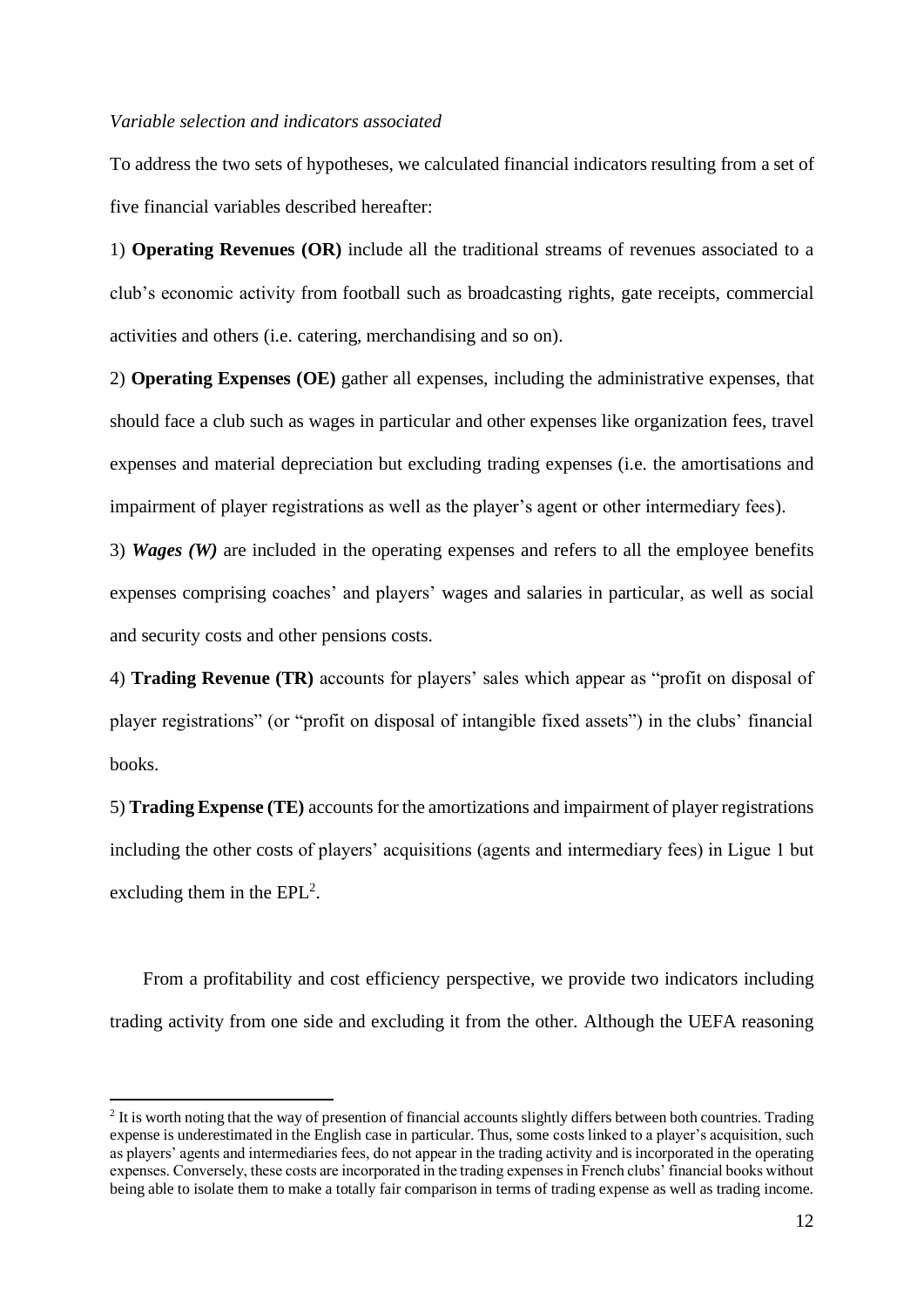relies on both notions of 'relevant' income and 'relevant' expenses incorporating the trading activity (football-related income)<sup>3</sup>, it is worth separating this element to measure its impact on clubs' financial behaviours and to add further value to our analysis. For 'profitability', we calculated a first indicator (operating profit or loss) excluding the trading income then a second one (break-even results) including it.

| 'Profitability'<br>indicators | <b>Indicator 1</b><br><b>Operating Profit/Loss</b> | Operating revenues $(OR)$ – Operating expenses $(OE)$ |  |  |  |  |
|-------------------------------|----------------------------------------------------|-------------------------------------------------------|--|--|--|--|
|                               | Indicator 1'<br>Break-even result                  | Operating $Profit / Loss + Trading income (TR - TE)$  |  |  |  |  |

For cost efficiency, two indicators were calculated in line with the rationale supported above, thereby separating trading activity for one and including it for the other. Each indicator takes the form of a ratio and are used to measure the investment on players. The first one (wageto-revenue ratio – also labelled wage-to-turnover ratio in the literature) constitutes a key performance indicator in terms of cost efficiency (Barajas *et al.*, 2017; Dimitropoulos and Scarfanto, 2021; Peeters and Szymanski, 2014). It weights costs intended for staff payroll in operating revenues by excluding the trading activity. The second one (player expenditures level ratio) does the same albeit incorporating trading income.

| 'Cost                     | <b>Indicator 2</b><br>Wage-to-revenue ratio        | Wages (W)<br><b>Operating Revenues (OR)</b>                                            |  |  |  |  |
|---------------------------|----------------------------------------------------|----------------------------------------------------------------------------------------|--|--|--|--|
| efficiency'<br>indicators | Indicator 2'<br>Player expenditures level<br>ratio | Wages $(W)$ + Trading Expense (TE)<br>Operating Revenues $(OR)$ + Trading Revenue (TR) |  |  |  |  |

<sup>3</sup> For more details, see Annex 10 of UEFA (2018) set of regulations.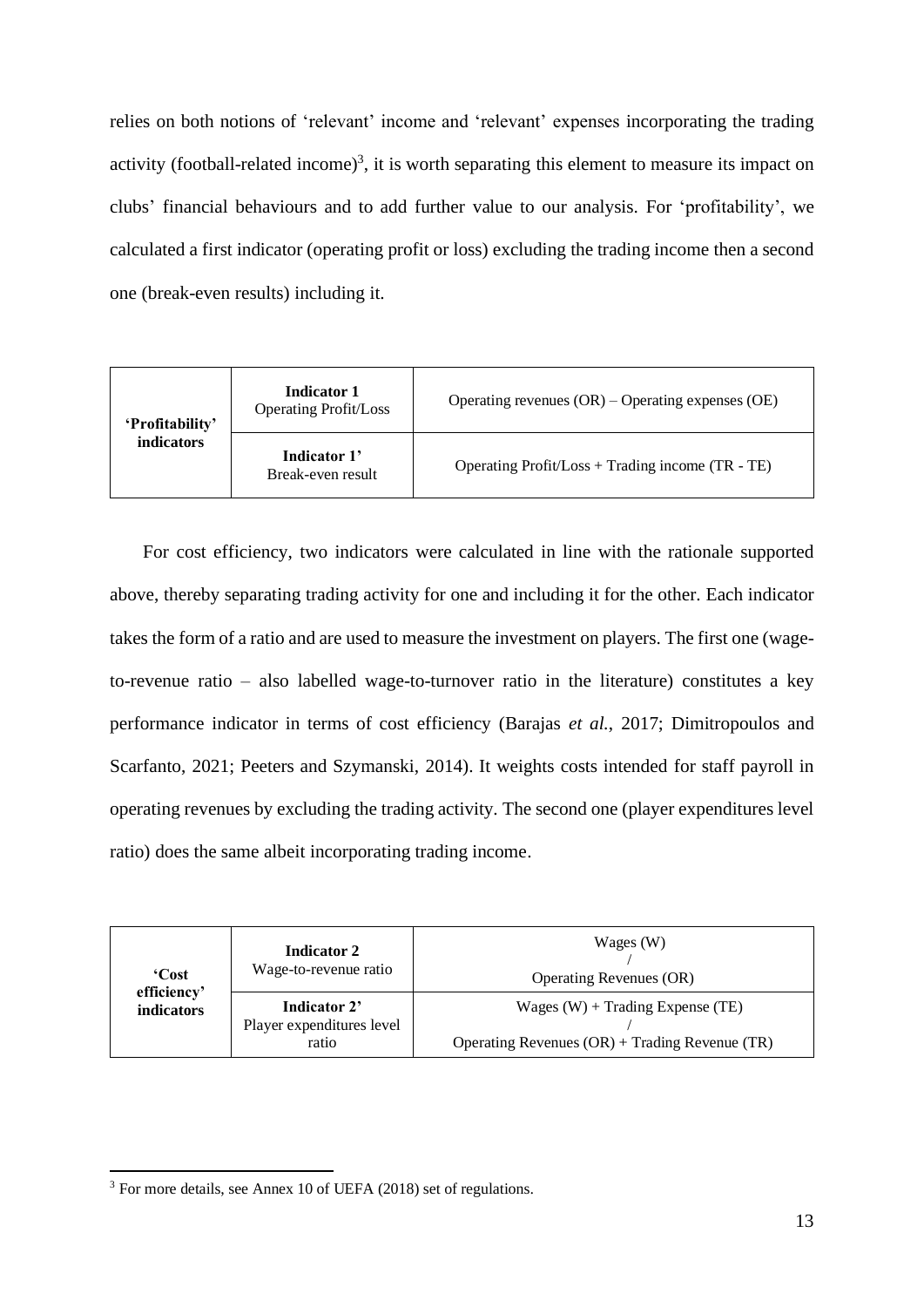#### *Data collection and sampling*

Our research is focused on the English Premier League (EPL) and the French Ligue 1 (L1). The rationale for this choice is two-fold. Firstly, football is deeply-rooted in both countries and their domestic leagues are among the 'Big 5' in Europe. Secondly, both markets have struggled with financial issues in recent years (Andreff, 2007; Buraimo *et al.*, 2006) and both have also had clubs that have been involved in the highest fines and sanctions to date linked to FFP (e.g. Paris Saint-Germain and Manchester City). Besides, England and France have a long tradition of financial transparency and regulation by compelling national companies to publicly disclose their financial books. Football clubs are nowadays entirely established as private companies, and we have been able to retrieve all the financial data from official sources. For the EPL, we obtained the original club financial accounts from Companies House, which is the registrar of companies in the UK. For the L1, we gained these data from the Direction Nationale du Contrôle de Gestion (DNCG), the French official financial control body in charge of controlling the club's financial accounts that published a general annual report since the end of the nineties in addition to annual individual club accounts since 2004.

This choice also aligns with the attmept to provide cross-national comparisons aimed at contrasting the effects of a same set of regulation (FFP) on leagues with different characteristics (see H1a and H1b). The important peculiaritity here is the general economic orientation of a league. On this point, English clubs generally appear to be more oriented towards profit maximisation (Leach and Szymanski, 2015) than their French counterparts, who remain more in the classical conception of utility maximisers (Andreff, 2007). This is further evidenced by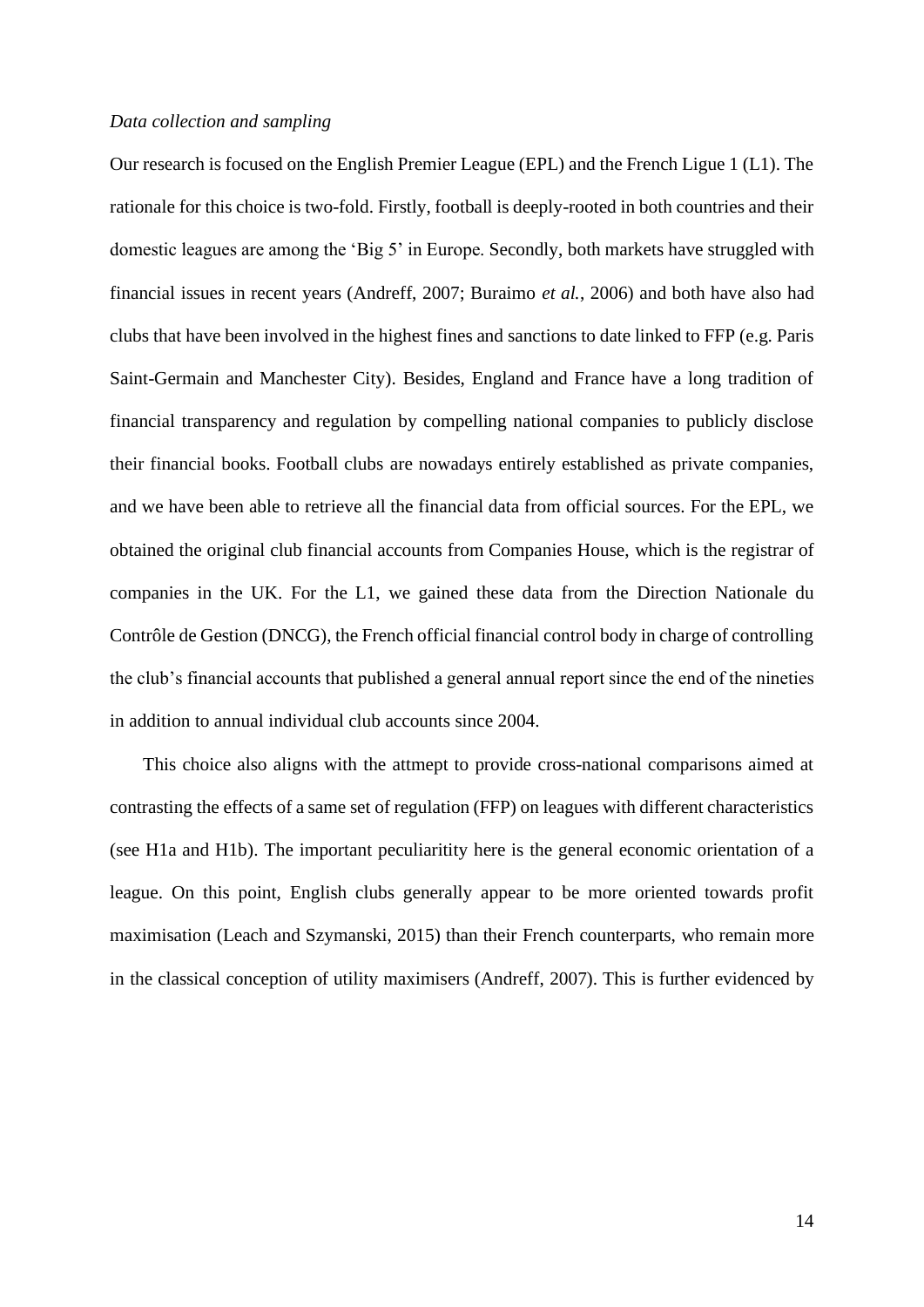investment in EPL clubs since the early 2000s where some of the richest clubs are nowadays run by profit-maximising owners (e.g. Arsenal, Liverpool, Manchester United, Tottenham)<sup>4</sup>.

Our dataset is composed of club-year observations as previously done by recent studies (Ahtianen and Jarva, 2020; Ghio *et al*., 2019). We gathered data from 2008-2018 to ensure a sufficient numbers of years pre and post FFP application to test its effects through the research hypotheses. We split the data collection period into two sub-periods (i.e. 2008-2012 and 2012- 2018) under the rationale that the break-even rule was fully implemented from 2012 onwards. As stated by UEFA in repsect of FFP regulations , the first monitoring period was assessed for the season 2013-2014 and covered reporting periods starting in 2012. Our initial sample comprises of 72 different football clubs (36 in each country) competing in the EPL or in L1 for the financial year ends 2008-2018. As the format of competition in both countries is the same, it represents a total of 400 club-year observations (20 clubs per year x 10 years x 2 countries). In the EPL, all observations have been retrieved with the exception of three whereas, in Ligue 1, one observation was missing and a further one was removed due to it being an explicit outlier<sup>5</sup>. In total, the final data sample gathers 395 club-year observations (197 in EPL and 198 in Ligue 1). To provide a realistic cross-national comparison between both French and English leagues, we converted our financial data into euros by using an average Pounds-Euros conversion rate calculated from monthly rates disclosed by the European Central Bank between August  $2008$  and July  $2018<sup>6</sup>$ .

In addition, we proceeded to produce a clusterisation approach so that the clubs most sensitive to FFP regulations are isolated from the others in accordance with assumptions put

 $4$  As an example, the American Glazer family, by the end of the 2017-2018 season, had managed to take out more than £1 billion over the 13 years in which they owned Manchester United (see https://www.theguardian.com/football/2018/oct/04/glazers-manchester-united).

<sup>&</sup>lt;sup>5</sup> In the EPL, the accounts for Portsmouth were missing in 2008-2009 and 2009-2010 due to filing for insolvency over this period and consistently with Peeters and Szymanski (2014, p. 376)'s study as well as that of Blackpool in 2010-2011 which showed outliers. In L1, data for Bastia in 2016-2017 were unavailable and we removed AS Monaco's financial data for the 2013-2014 season from our sample. Although available, this season following the promotion of Monaco to the elite in 2013 had resulted in outliers.

<sup>6</sup> Cf. http://webstat.banque-france.fr/fr/quickview.do?SERIES\_KEY=248.EXR.M.GBP.EUR.SP00.A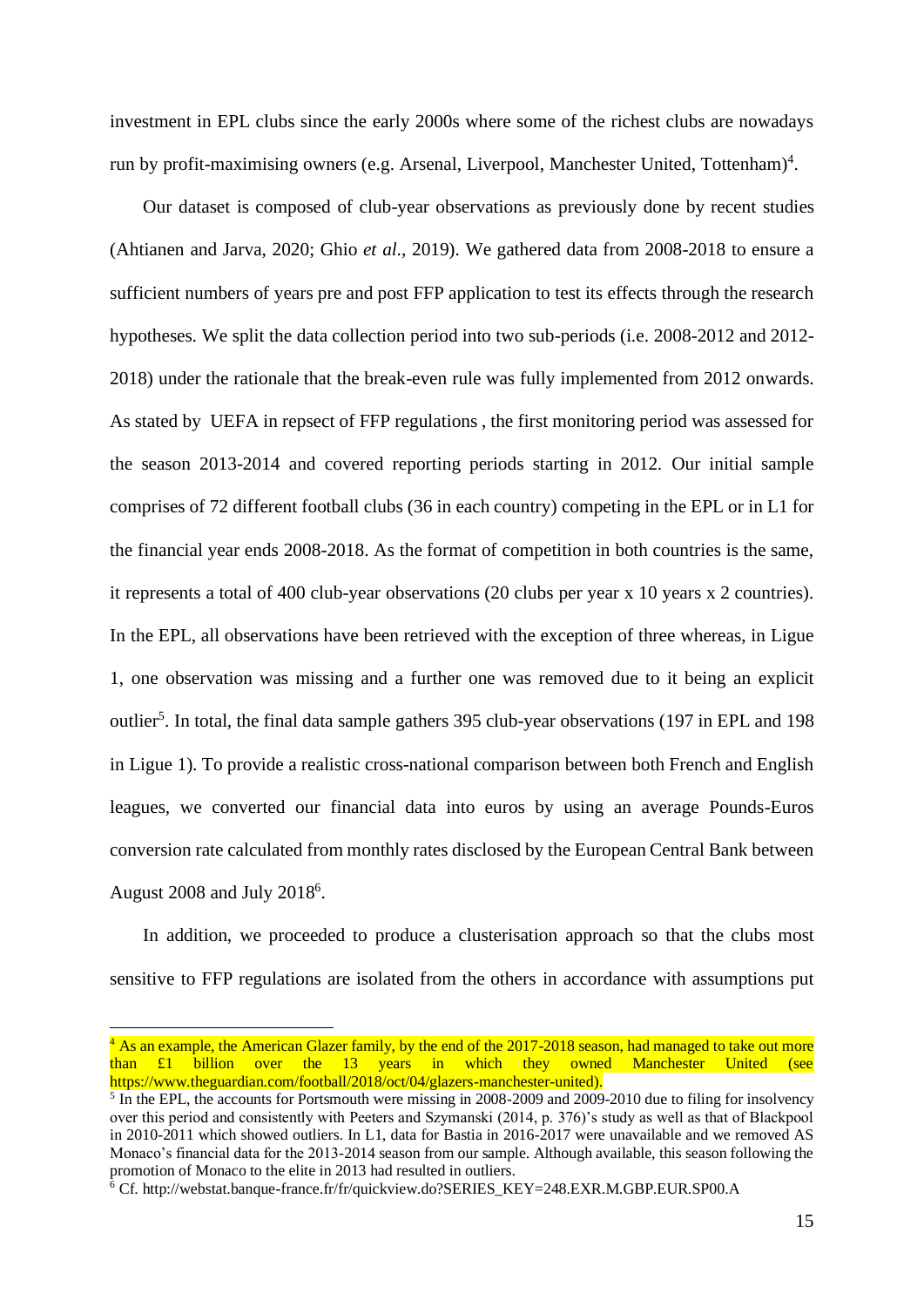forward in our hypotheses (see H2a and H2b). As such, we used the same terminology as Ghio *et al*. (2019)'s study which allows us to separate 'Euro-oriented' clubs from the others. To make this delineation, we applied a 50% participation threshold in European competitions between 2011 as the first year of the FFP enforcement, and 2018 as the last year of our study. This criterion provided us with six English clubs and seven French clubs that have participated a minimum of four times in the UEFA Champions League (CL) or the UEFA Europa League (EL) between 2011-2018. Table 1 shows the number of participations in UEFA competitions and UEFA points in aggregate form as well as the average for each Euro-oriented club over the time period studied. Figure 1 contrasts the evolution of the average of UEFA club points in the EPL and in L1.

## **Insert Table 1 Insert Figure 1**

The clusterisation made is consistent with studies such as that of Plumley *et al*. (2021) distinguishing the 'Big 6' clubs from the others in their predictions of financial distress in the EPL. Likewise, the French Euro-oriented clubs overlap the cluster made by Barros *et al*. (2020) that identified the same teams as having operated outside the boundaries of FFP in the early  $2010's.$ 

#### **Findings**

The summary statistics for the dataset are provided for both countries in Table  $2<sup>7</sup>$ . We conducted comparison tests to analyse the impact of FFP on both sub-periods identified (i.e. 2008-2012 vs 2012-2018) for each financial variable and indicator. To decide whether to use parametric or

<sup>&</sup>lt;sup>7</sup> Files detailing financial variables between 2008-2018 for both English and French samples can be sent on request.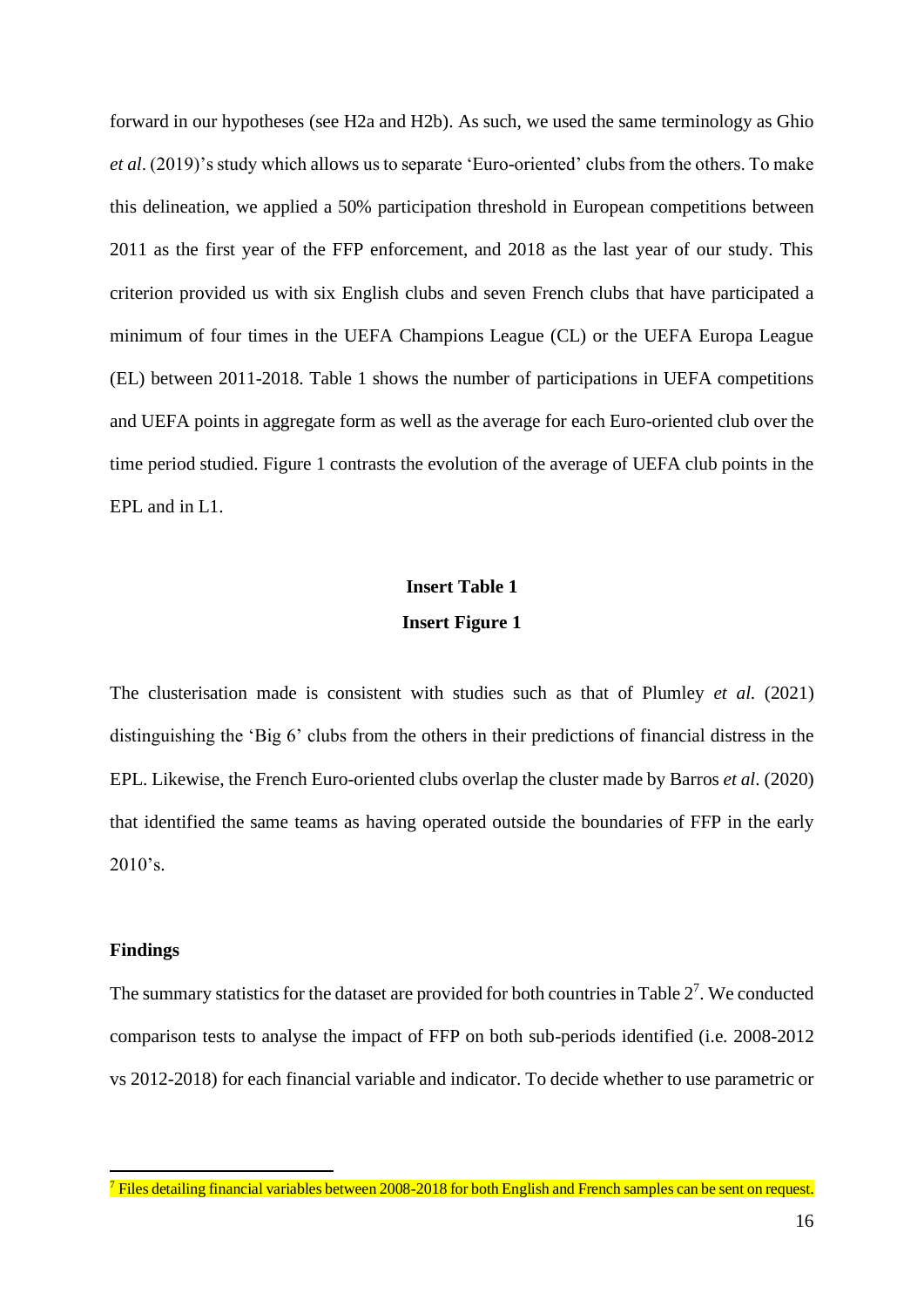non-parametric methods, normality tests were conducted allowing us to use Student tests when the data distribution was normal and Mann-Whitney's tests when it was not.

#### **Insert Table 2**

*Cross-leagues analysis: contrasted effects across countries*

#### **Insert Table 3**

Cross-national comparisons on both clubs' profitability and cost efficiency are provided in Table 3. From a general perspective, they show a contrast in the presumed effectiveness of FFP across leagues, subsequently confirming the first set of our hypotheses. Indeed, operating results for clubs playing in the EPL, which were already making a profit on average between 2008 and 2012 at €6.9m, increased by 460% to reach an average of €38.9m over the 2012-2018 period. This significant increase can be explained particularly by a more sustained growth in operating revenues (+70.3%) compared to that of expenses. The difference between the two periods is also high (+48.3%) (see descriptive statistics in Table 2). Findings on break-even results including trading activity are similar. They show a significant increase, which went from an average deficit of  $\epsilon$ 8M to a surplus of more than  $\epsilon$ 17M. Conversely, findings on profitability for clubs in L1 are completely different. Operating losses barely improved, falling just below the  $\epsilon$ 2m average deficit over the period 2012-2018, which does not allow for a significant difference between the two periods. Although they improved significantly from an average deficit of  $\epsilon$ 4 million in 2008-2012 to a slight surplus in 2012-2018, the results do not allow us to claim that profitability has improved. Irrespective of the the indicator of profitability selected, there is a clear contrast between the English and French samples, thus validating the first hypothesis (H1a).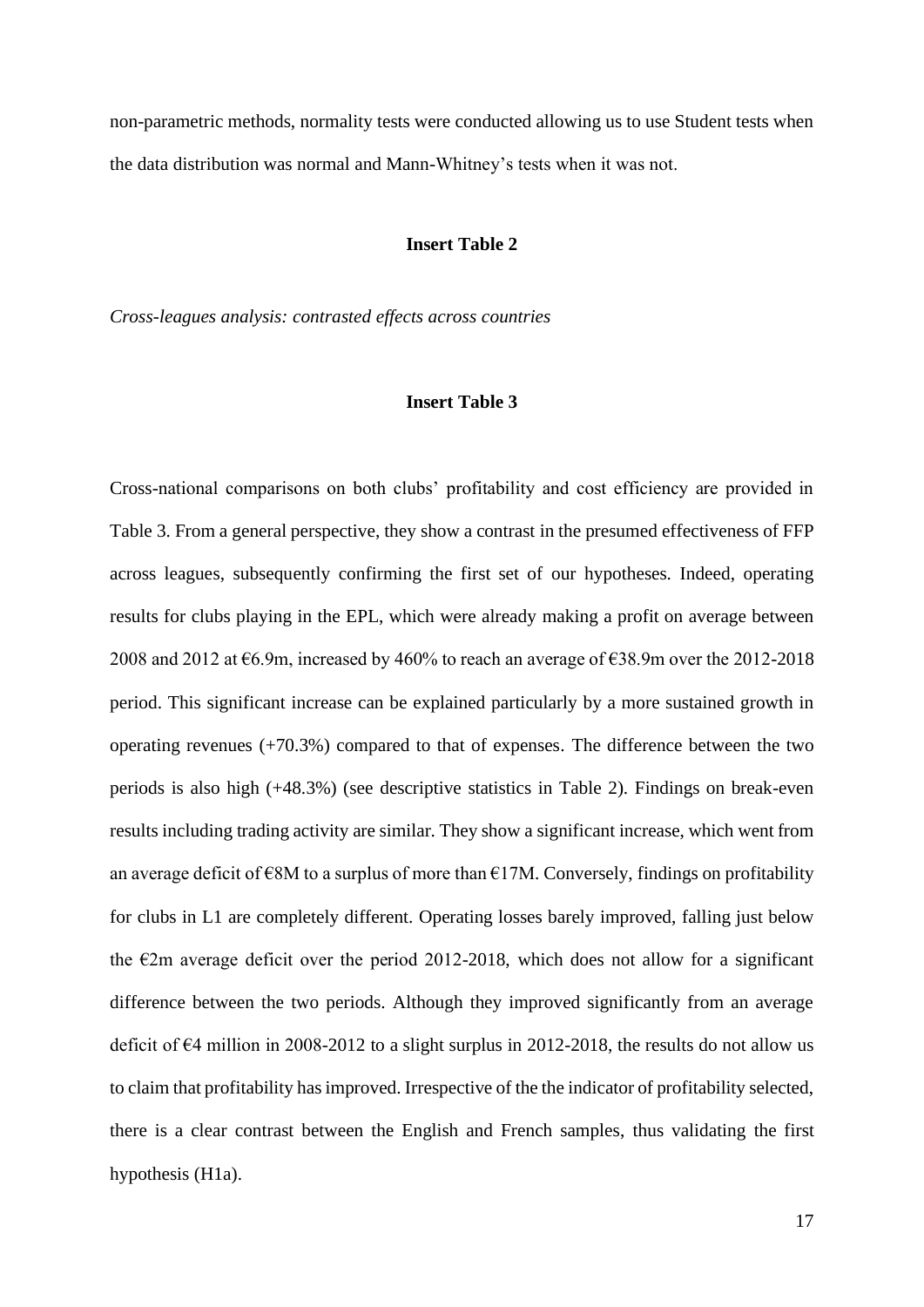Findings on cost efficiency are more contrasted. They show a significant decrease in the wage-to-revenue ratio, as the first 'cost efficiency' indicator, falling below the target 70% threshold for clubs participating to the EPL (63.3%). Simialr to the operating results, these conclusions can also be explained by a higher growth in revenues compared to salaries between the two sub-periods (+70.3% vs. +48.5%). In contrast, this ratio for clubs in L1 decreased but not significantly which allows us to state differences between the English and French leagues. However, this cross-national variation was not found with regards to the players' expenditures level ratio, as the second 'cost efficiency' ratio. Indeed, both in the EPL and in L1, significant differences were shown. As such, the second hypothesis (H1b) is only partially validated.

#### *Within-league analysis: confirmation of cross-national variations*

Findings within leagues on both profitability and cost efficiency are presented in Table 4 for the EPL and in Table 5 for L1, respectively. We analysed the evolution of financial indicators to address the second set of hypotheses assuming a better profitability and higher cost efficiency with regards to the clubs' participation in European competitions.

## **Insert Table 4 Insert Table 5**

In the EPL (Table 4), the profitability hypothesis (H2a) is not validated. Although significant differences were observed for Euro-oriented clubs, similar significant differences were noted for non Euro-oriented clubs, no matter which profitability indicator was selected. Operating profits of Euro-oriented clubs rose from  $E13M$  to more than  $E80M$ , while that of non-Euro-oriented clubs increased from  $63.9M$  to more than  $621M$ . In respect of break-even results we also found significant differences in both clusters. Indeed, Euro-oriented clubs went from a deficit of nearly €15M to a surplus of more than €36M while at the same time non Euro-oriented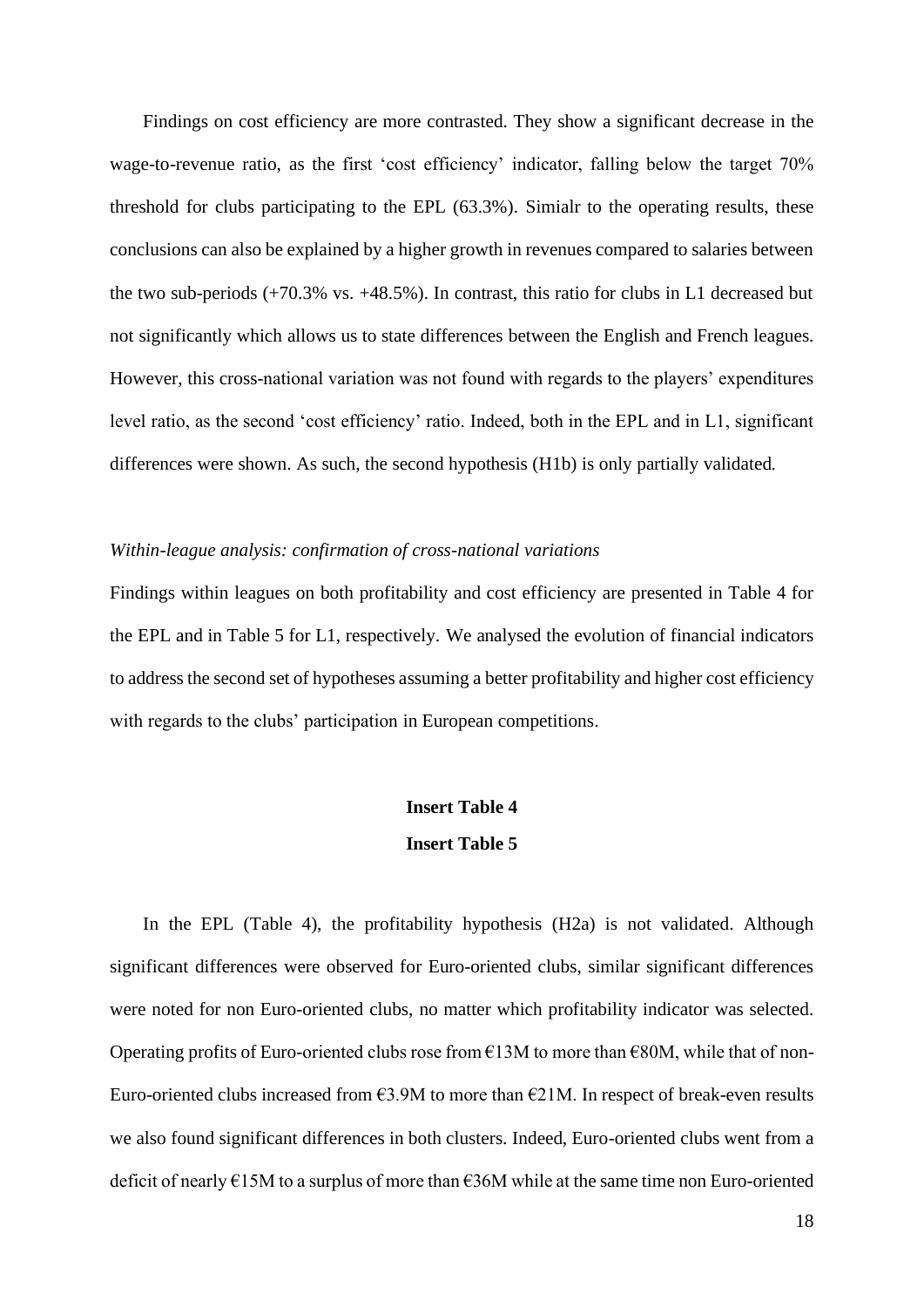clubs also became profitable over the period 2012-2018 turning a deficit of  $\epsilon$ 5M pre-FFP into a profit of slightly over  $E9M$  afterwards. As a consequence, one cannot assert that FFP is more likely to act in a more effective manner for the European clubs directly subject to FFP regulations since clubs not regularly participating to European competitions have also enhanced their financial results. Findings on cost efficiency are different depending on the indicator chosen for measuring the weight of wage spending in revenues. Therefore, the cost efficiency hypothesis (H2b) is not validated when examining wage-to-revenue ratios. Indeed, significant differences were found on wage-to-revenue ratios for Euro-oriented clubs and non Eurooriented clubs that have fallen below 70% in the first cluster (66.4%) and 60% in the second cluster (56.1%). This finding does not allow us to validate this assumption especially since the p-value is higher ( $p < .05$ ) for the Euro-oriented clubs than for the non Euro-oriented clubs ( $p$ )  $< .01$ ). The same hypothesis (H2b) is rejected when examining players' expenditures level ratio, which includes trading, as shown by the absence of a significant difference for Euro-oriented clubs. Non Euro-oriented clubs have seen a significant decline for this ratio which constitutes the first paradox (albeit the only one) among our findings in the EPL.

Unlike the EPL, findings in L1 (Table 5) are striking and reveal many counter-intuitive findings as well as paradoxes that run counter to the assumptions drawn up previously. A careful examination of financial indicators indicates that both profitability and cost efficiency hypotheses are not validated, and are mostly rejected. Therefore, profitability hypothesis (H2a) cannot be validated when analysing operating profits (operating losses in L1). The first profitability indicator revealed no significant differences for either Euro-oriented or non-Eurooriented clubs. This hypothesis is also rejected when examining break-even results. Not only is the difference for break-even results of Euro-oriented clubs not significant, although an increase of 88% is noted, but it is significant for non Euro-oriented clubs with a clear improvement of 169% between the two sub-periods. Findings on cost efficiency also show unexpected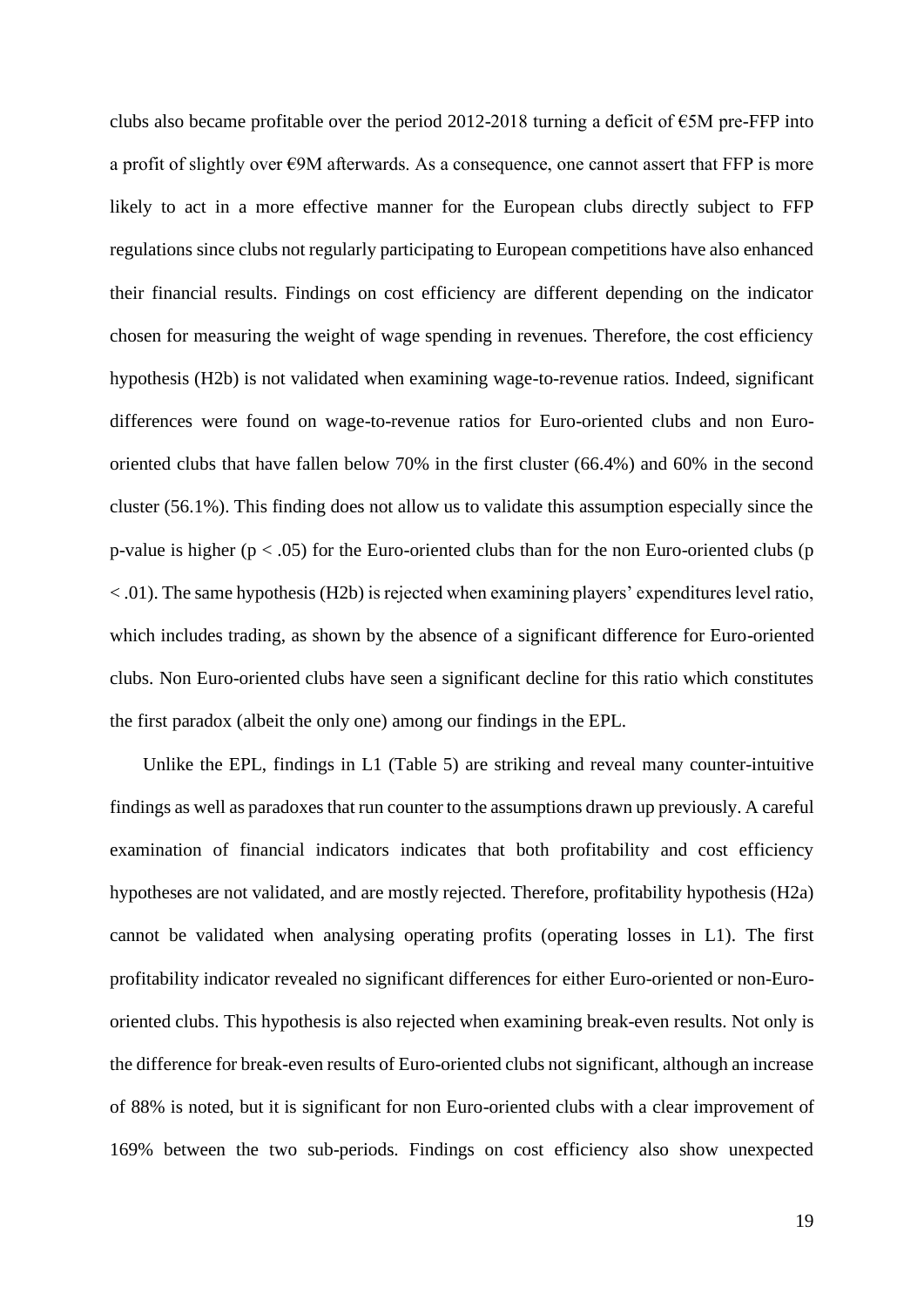behaviours allowing us to reject the second hypothesis (H2b) as statistical tests show significant differences in favour of clubs not participating regularly in European competitions and, as such, less subject to the FFP rules. Indeed, a significant difference in wage-to-revenue ratios was only observed for non-Euro oriented clubs  $(p=.007)$  while for Euro-oriented clubs, not only is the difference not significant (p=.774) but the ratio unexpectedly increased to an average of over 75% after 2012. Finally, on players' expenditures level ratio, tests were only significant on the non-Euro oriented clubs unlike the Euro oriented clubs for which no significant differences were found. This cluster is also the only one to see the players' expenditures level ratio exceed that of wage-to-revenue after 2012 (75.9% vs. 75.7%) due to a loss-making in trading activity. This is in contrast to the non-Euro oriented clubs, who recorded a positive trading result over the 2012-2018 period.

#### **Discussion and contributions**

Our findings present some interesting discussion points with regards to the effectiveness of FFP. We have outlined how operating profits in the EPL have increased, through increases in operating revenues rather than expenses, and we also find a significant difference in the breakeven situation in EPL clubs with them showing better financial health post-FFP. However, in L1, the opposite is true. Operating profits have not improved and in respect of cost-efficiency measures, the Euro-centred French clubs are spending more now on salaries than pre-FFP. This seems counterintuitive against the objectives of FFP. In relation to the extant literature, our findings can be summarised as follows. The financial crisis cited in the mid-2000s in English football (Buraimo et al., 2006) and French football (Andreff, 2007) appears to have abated somewhat in respect of the EPL but not in the case of L1. The concern over losses and debt in European club football at the time of FFP implementation was also called into question by Storm and Nielsen (2012) and Franck and Lang (2013). Again, in respect of these studies, our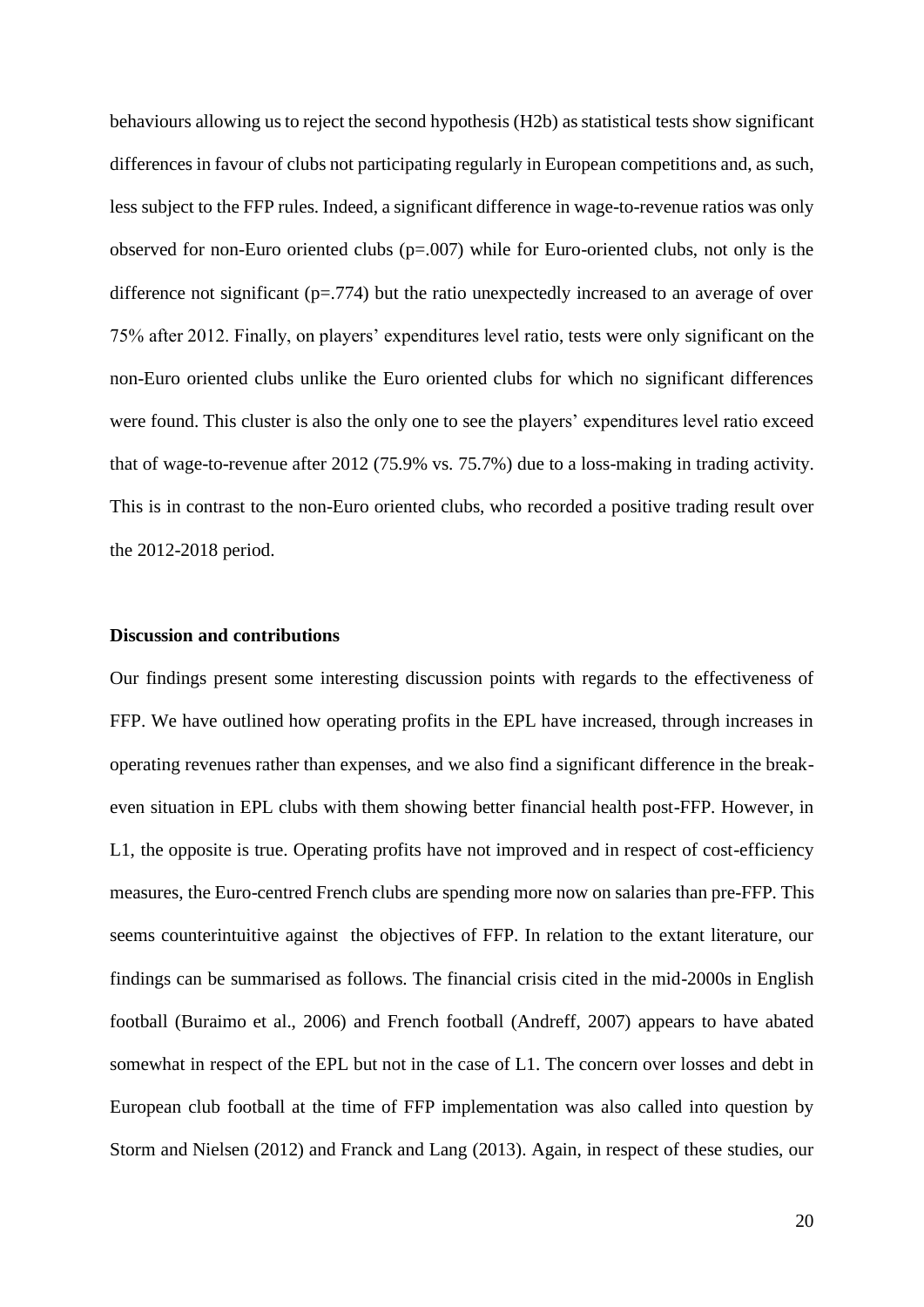findings show positive movement in the financial performance of EPL clubs but not L1 clubs considering the post-FFP data. More recently, Scelles et al. (2018) also found evidence of insolvency and financial problems in French clubs and our data confirms these findings also. In English football, Plumley, Serbera and Wilson (2020) did state that some EPL clubs were performing poorly against bankruptcy measures with a notable excpetion being the 'big 6' clubs in the league. Our findings do not show evidence to support a financial problem in the EPL based on our aggregate data.

It may be that these findings are partially influenced by the economic characteristics of the two leagues, particularly in the context of television rights deals. The EPL has been the dominant league in revenue terms in recent years (Deloitte, 2021) and this is mainly attributable to the growth in television rights. Indeed, for the most recent data available the value of the domestic rights deal in the EPL was worth €4.95bn compared to the L1 deal which was worth  $\epsilon$ 2.90bn. These figures were based on the period between 2016 and 2022 although the EPL have recently rolled over their existing deal for another three years to cover the period 2022- 2025 (Sweney, 2021). Additionally, the EPL has made significant gains in the international sale of television rights with the total value of the most recent deal for 2019-2022 being closer to  $\epsilon$ 10.73bn (Carp, 2019). Other leagues are catching up but L1 in particular still lags behind considerably. L1 have secured huge growth in their next domestic cycle (2020-2024) with revenue up 59% (from €2.9bn to €4.6bn) but international rights are least attractive among 'big 5' (almost 20 times smaller than the EPL) (KPMG Football Benchmark, 2019). This discrepancy is also outlined by Scelles, Dermit-Richard and Haynes (2021) and may be causing some of the difference we see between the EPL and L1 in terms of operating profits rising because of an increase in operating revenues rather than a reduction in expenses.

The economic power of the EPL could also cause conjecture surrounding the theory of profit maximisation and utility maximisation put forward in the literature review. The findings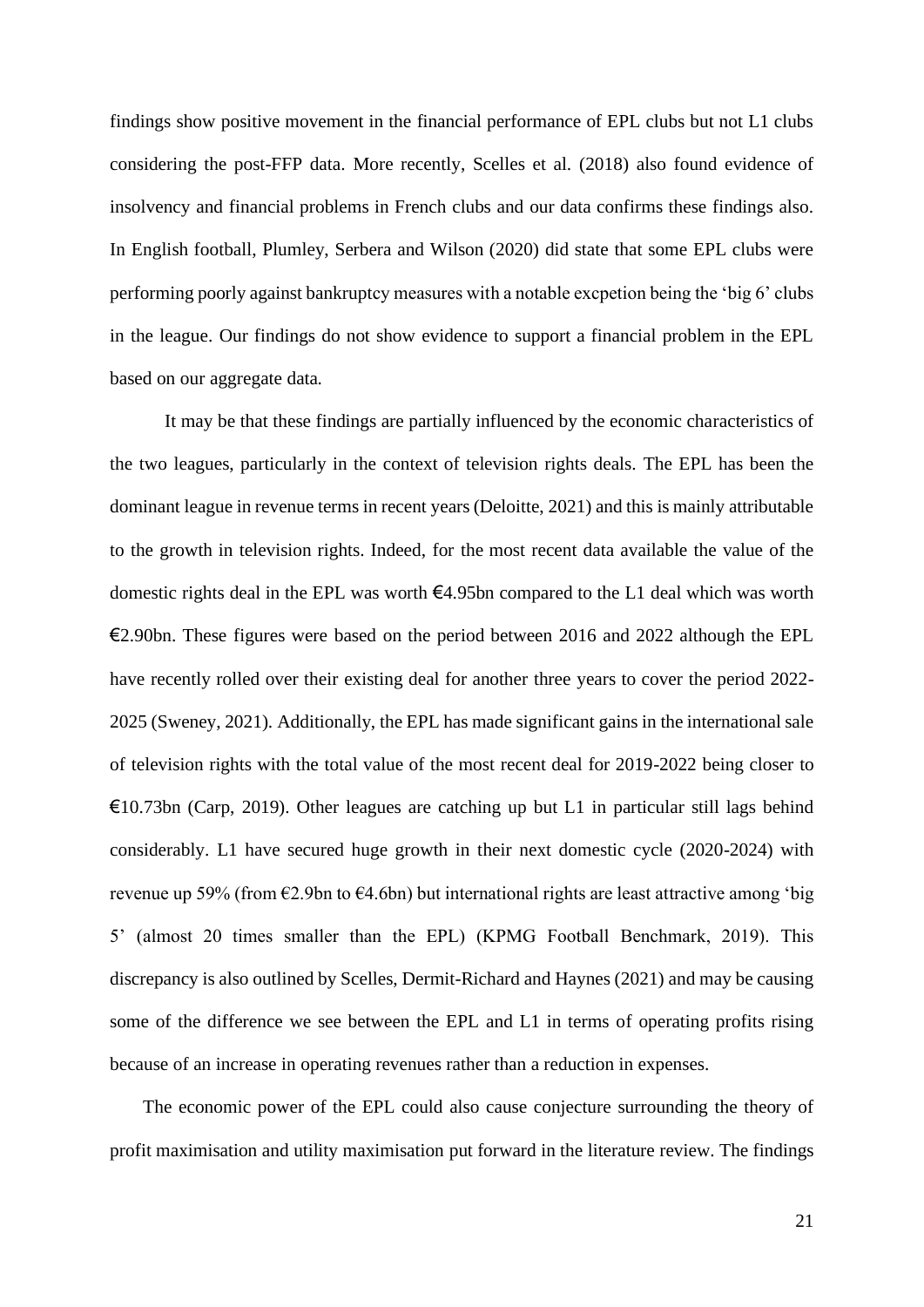from the EPL would appear to support the theory of Leach and Szymanski (2015) in that football clubs in the EPL are perhaps more orientated towards profit maximisation than we originally assumed. Likewise, we may also assume that given our findings that Ligue 1 clubs have been more aligned with utility maximisation. However, it may be that in actual fact, profit maximisation is not the motive here and rather that the clubs in the EPL are benefitting from the 'institutional environment' of the league itself (Ahtiainen and Jarva, 2020).

In this regard, and based on our findings, we suggest that FFP is not really tightening the budget constraint that much in general, particularly as we have found differences between the non euro-oriented clubs and for the Euro-oriented clubs in respect of profitability and cost efficiency. As such we can hypothetize that FFP acts more as an environmental constraint (among others) than a real regulation tool in football. Indeed, our study seems to reinforce the soft budget constraint approach (cf. Andreff, 2015; Nielsen and Storm, 2017; Storm and Nielsen, 2012; 2015) as differences in financial indicators are not significant for the richest clubs whereas they are significant for the poorest ones. It may indicate that the less successful clubs act more on a hard budget constraint comparatively to the richest ones that act more on a soft budget constraint.

Such polarization is noted by Franck (2018) and has implications for the sporting aspect of competition (Plumley et al., 2019). Based on extant literature in this area, there is already a partial suggestion that, from a sporting standpoint, FFP tends to polarize/fix the sporting rankings by favouring (deliberately or unintendendly) 'established' clubs. Based on our findings, we propose a parallel from a financial perspective. We suggest that FFP polarizes the leagues according their respective economic weights. Our study show that financial indicators are better in EPL than in L1 which would support the rationale that the richest leagues are more likely to respect the financial regulation (such as FFP) because they can. Here, we can imagine that clubs in EPL are the "masters" of the game so vast are the differences between the two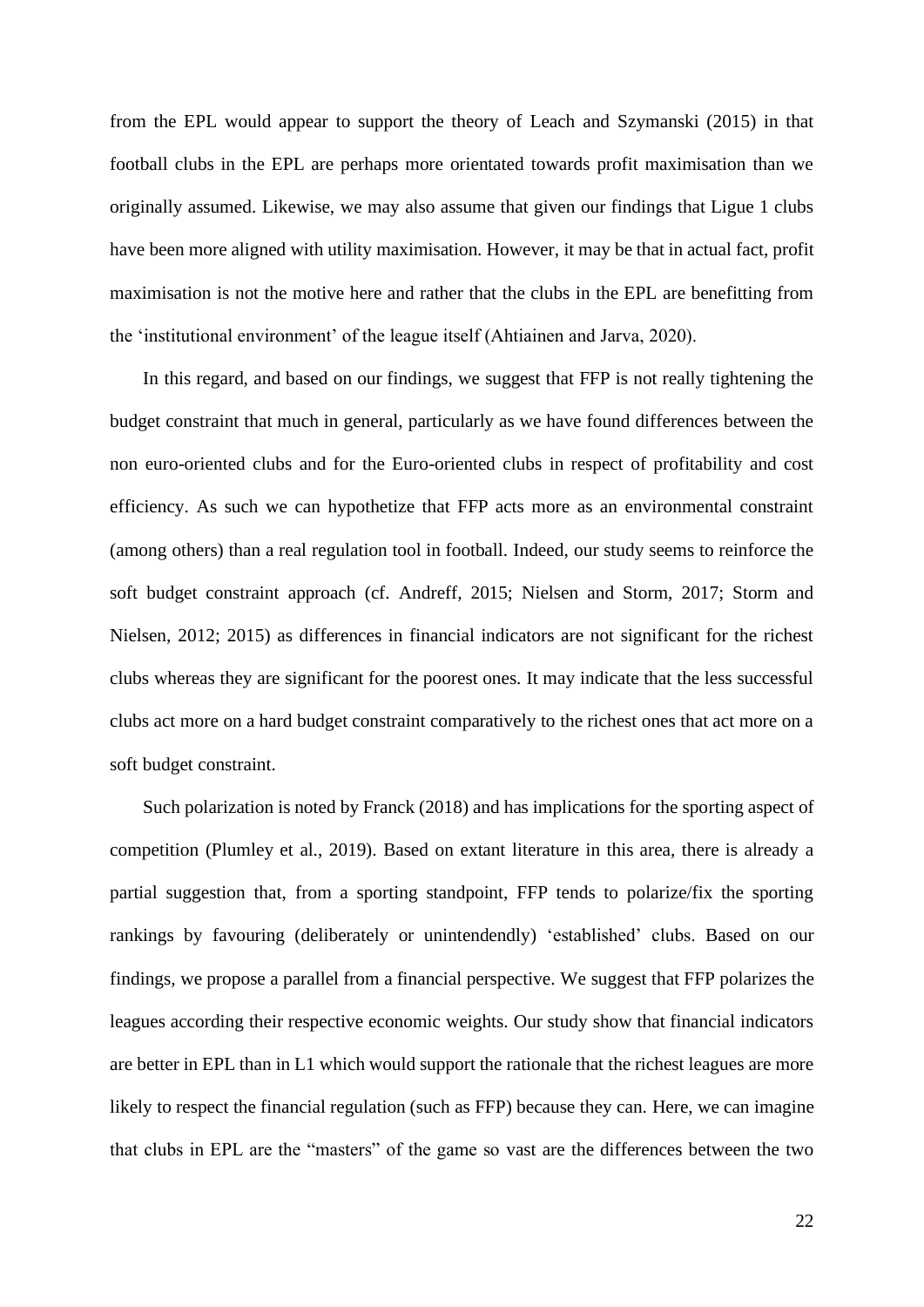leagues. In particular, English clus are wage makers and not wage takers as appears to be the case for the clubs in L1. Thus, FFP allows the richest leagues to perform from a sporting perspective whilst simultaneously making profits in contrast to the 'poorer' leagues anc clubs. For example, clubs in L1, except perhaps PSG and Monaco, are obliged to sell their best young players but, in return, they weaken their squad and thus their sporting performance. This is also evidenced by our findings on the importance of trading activity in L1. Thus, our findings (in particular with EPL clubs) would also partially support the theory of unintended consequences of FFP in respect of sporting competition (e.g. Ramchandani *et al*., 2018) and the notion of the bigger clubs becoming more dominant in their respective leagues (e.g. Plumley *et al*., 2021). That is to say that in some ways, the FFP regulations might be excerbating the financial imbalance between clubs and leagues themselves.

Our paper provides both theoretical and practical contributions on the effectiveness of FFP. On a theoretical basis, it adds to the current literature on FFP based on empirical financial evidence and becomes one of the few studies to consider multiple leagues as part of the analysis. It also provides further evidence of the soft budget constraint approach adopted in European football and provides additional thought on the notion of FFP being more reflective of environmental considerations rather than a geniune regulation tool.

Consequently, we present some practical contributions for UEFA to consider. Our results, particularly in the case of L1 clubs show that there is further need for a review of FFP and a look towards other regulatory practices that may be needed to safeguard the financial sustainability of clubs in a post-Covid footballing landscape. Whilst our paper shows some strong empirical evidence towards the impact and effectiveness of FFP regulations it is also one factor in a myriad of others that will affect the financial performance of a professional football club relative to the league that it is in. Indeed, in a similar way to suggestions made by Plumley et al. (2021), we also call for a more detailed enquiry into the current FFP regulations and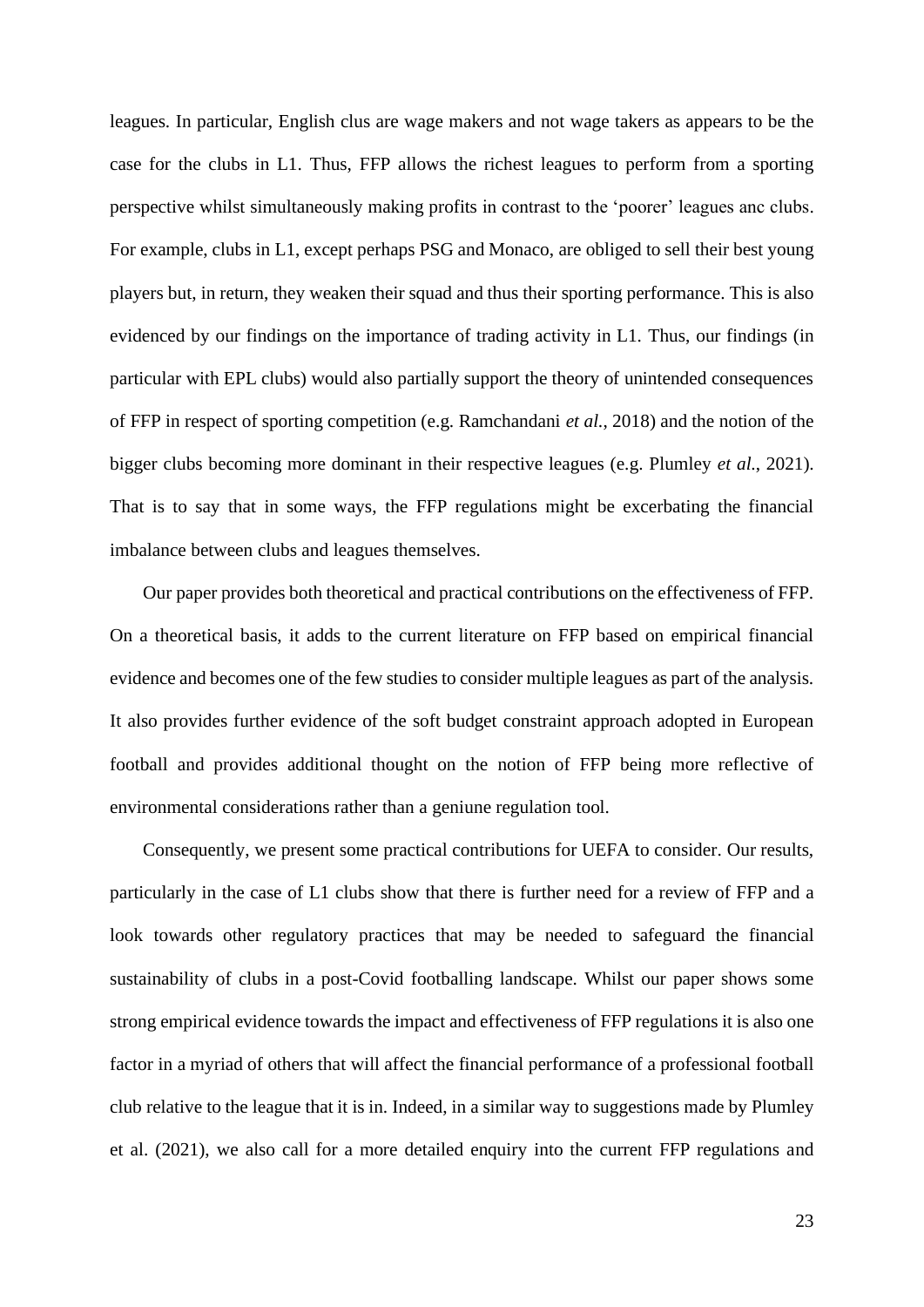whether they are still fit for purpose. There are arguably better suggestions for the industry to consider to address not just financial sustainability but the financial imbalance between leagues and clubs. On the latter, we would address this through redistibution of broadcasting rights more equally across the pyramid, rewarding positive financial behaviour, incentivised cost-reduction targets or relevant cost control techniques such as salary caps. Indeed, there have been recent suggestions that UEFA themselves are wanting to replace FFP with a salary cap and luxury tax similar to those found in American team sports (Ziegler, 2021). Once again though, merely focusing on capping spending does not address the issue of wider financial imbalance which causes greater problems at club level. We should instead be looking towards club sustainability indices, rewarding clubs for good financial management and re-distributing some of the wealth that is ringfenced for the established elite in the current governance structures and systems. A combination of these items and a collective action by the clubs themselves might go further than FFP ever did or was ever going to.

#### **Limitations and Future Research**

Our study does have some limitations that are important to note. First, we cannot claim a direct causal inference linked to FFP and financial performance. Much like other papers that have researched this area (e.g. Plumley et al., 2019) we acknowledge that there are a multitude of other factors that are likely to effect the financial performance of clubs. Indeed, we have mentioned some of these here in respect of television right deals to discuss our findings. Second, it may be that some of the differences we outline between the EPL and L1 is linked to the differences in domestic financial regulation between the two leagues. In the case of French clubs, while FFP is concerned with profitability, the DNCG, the French body in charge of controlling clubs is focused on solvency (Dermit-Richard *et al*., 2017). Hence, a French club may be loss-making and not compliant with FFP, while at the same time being solvent in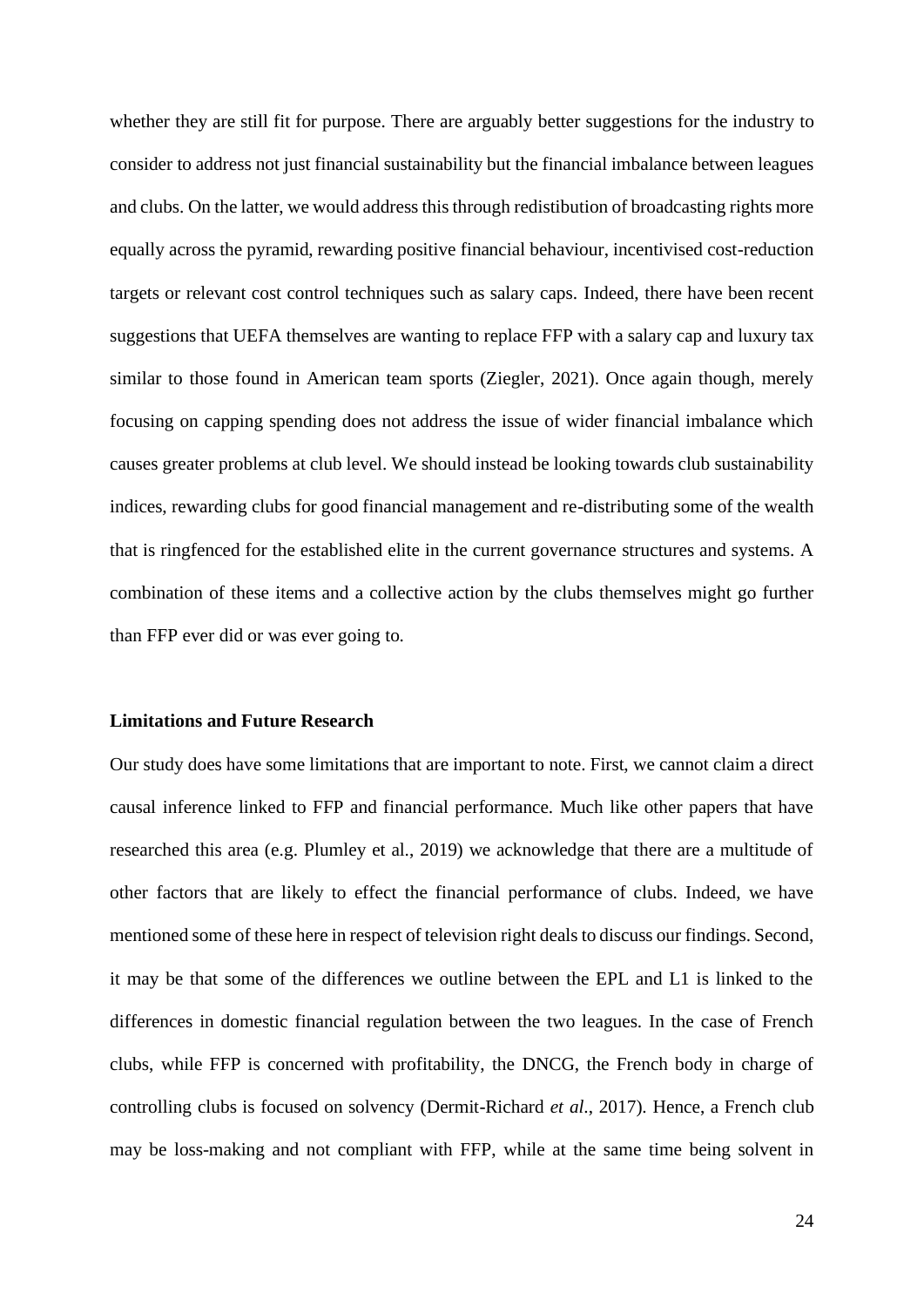accordance with DNCG rules. In the EPL, they have their own version of FFP that is applied at league level with some notable differences to UEFA's version regarding the acceptable loss deviation. Here, again, a club could breach UEFA's version of FFP but be compliant with the EPL version. Third, whilst our study does provide cross-national comparisons as a contribution, a limitation is that it does not cover other leagues included in the 'big 5' in Europe or some of the perceived 'smaller' leagues. Future research on this topic would be well directed to a comparative study or more leagues both including and outside of the 'big 5' in European football to continue to measure the effectiveness of FFP and to challenge the existing narrative.

### **Conclusion**

Our findings show that FFP has made some positive impacts in the EPL and L1 in respect of club finances. However, we also encourage UEFA to revisit the current structure of FFP with particular reference to the player expenditure level ratio. This element of cost control still appears to be an issue for some clubs in the EPL and L1 including the so called 'bigger' Eurooriented clubs. Furthermore, a wider look at football governance and financial regulation is needed including the distribution of broadcasting rights, salary caps and incentivised cost reduction targets.

#### **References**

- Ahtiainen, S. and Jarva, H. (2020), "Has UEFA's financial fair play regulation increased football clubs' profitability?", *European Sport Management Quarterly*, Online publication. https://doi.org/10.1080/16184742.2020.1820062.
- Alaminos, D. and Fernández, M. A. (2019), "Why do football clubs fail financially? A financial distress prediction model for European professional football industry", *PLoS ONE*, Vol. 14 No. 12, e0225989. Doi: 10.1371/journal.pone.0225989.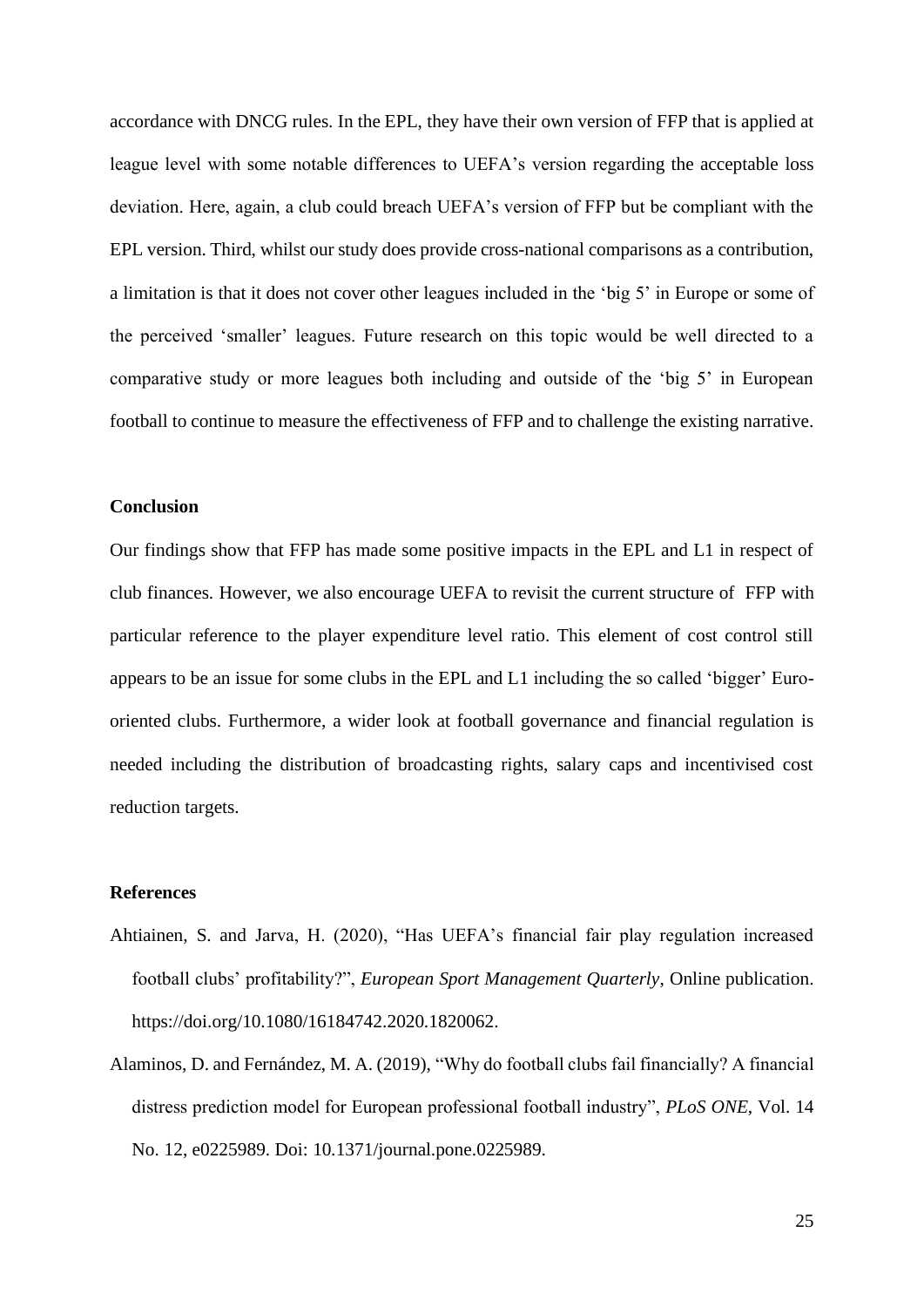- Andreff, W. (2007), "French football: a financial crisis rooted in weak governance", *Journal of Sports Economics*, Vol. 8 No. 6, pp. 652-661. Doi: 10.1177/1527002506297021.
- Andreff, W. (2015), "Governance of professional team sports clubs: agency problem and soft budget constraint", Andreff, W. (Ed.), *Disequilibrium Sports Economics. Competitive imbalance and budget constraints*, Edwar Elgar Publishing, Heltenham, UK, pp. 151-174.
- Ascari, G. and Gagnepain, P. (2007), "Evaluating rent dissipation in the Spanish football industry", *Journal of Sports Economics*, Vol. 8 No. 5, pp. 468-490. Doi: 10.1177/1527002506292582.
- Barajas, A., Castro-Limeres, O. and Gasparetto, T. (2017), "Application of MCDA to evaluate financial fair play and financial stability in European football clubs", *Journal of Sports Economics & Management*, Vol. 7 No. 3, pp. 143-164.
- Baroncelli A. and Lago, U. (2006), "Italian football", *Journal of Sports Economics*, Vol. 7 No. 1, pp. 3-12. Doi: 10.1177/1527002505282863.
- Barros, C. P., Peypoch, N. and Tainsky, S. (2014), "Cost efficiency of French soccer league teams", *Applied Economics*, Vol. 46 No. 8, pp. 781-789. Doi: 10.1080/00036846.2013.854304.
- Beech, J., Horsman, S. and Magraw, J. (2008), "The circumstances in which English clubs become insolvent", working paper, Coventry University, Coventry, UK.
- Birkhäuser, S., Kaserer, C. and Urban. D. (2019), "Did UEFA's financial fair play harm competition in European football leagues?", *Review of Managerial Science*, Vol. 13 No. 1, pp. 113- 145. Doi: 10.1007/s11846-017-0246-z
- Buraimo, B., Simmons, R. and Szymanski, S. (2006), "English football", *Journal of Sports Economics*, Vol. 7 No. 1, pp. 29-46. Doi: 10.1177/1527002505282911.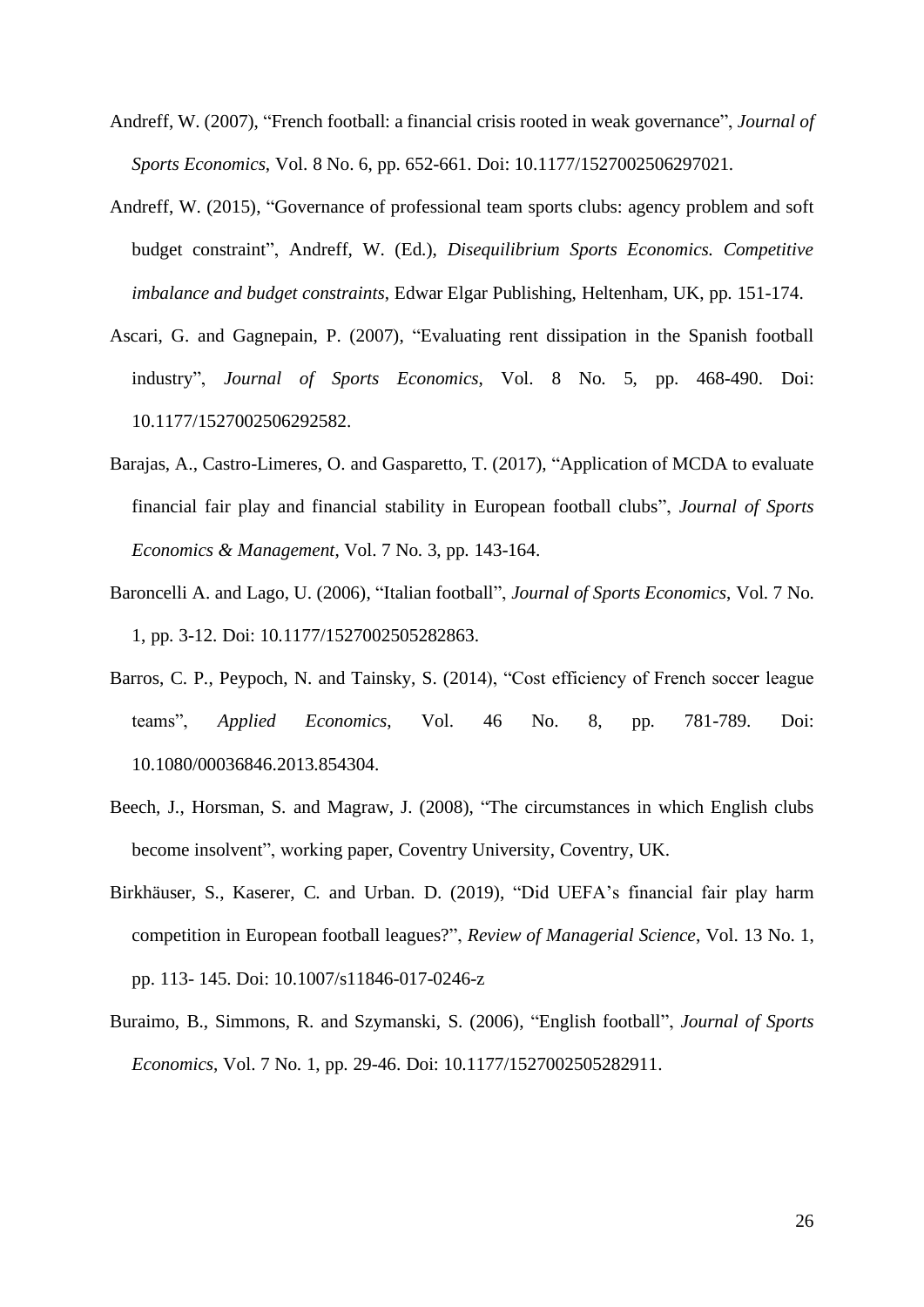- Carp, S. (2019), *Overseas deals see Premier League broadcast rights hit UK£9.2bn*, available at: https://www.sportspromedia.com/news/premier-league-tv-rights-value-domesticinternational/ (accessed  $24<sup>th</sup>$  September 2021)
- Deloitte (2021), "Riding the challenge". Annual Review of Football Finance 2021, available at: https://www2.deloitte.com/uk/en/pages/sports-business-group/articles/annual-review-offootball-finance.html (accessed 23rd September 2021).
- Dermit-Richard, N., Scelles, N. and Morrow, S. (2017), "French DNCG management control versus UEFA Financial Fair Play: a divergent conception of financial regulation objectives", *Soccer and Society*, Vol. 20 No. 3, pp. 408-430. Doi: 10.1080/14660970.2017.1323740.
- Dietl, H.M. and Franck, E. (2007), "Governance failure and financial crisis in German football", *Journal of Sports Economics*, Vol. 8 No. 6, pp. 662-669. Doi: 10.1177/1527002506297022.
- Dietl, H.M., Grossman, M. and Lang, M. (2011). "Competitive balance and revenue sharing in sports leagues with utility-maximizing teams". *Journal of Sports Economics*, Vol. 12 No. 3, pp. 284–308. Doi: 10.1177/1527002511404787
- Dimitropoulos, P. (2015), "The new UEFA club licensing regulations and the quality of financial information: evidence from European football clubs", working paper, University of the Peloponese.
- Dimitropoulos, P.E. and Koronios, K. (2018), "Earnings persistence of European football clubs under UEFA's FFP", *International Journal of Financial Studies*, Vol. 6 No. 4, pp. 1-15. Doi: 10.3390/ijfs6020043.
- Dimitropoulos, P. and Scafarto, V. (2021), "The impact of UEFA financial fair play on player expenditures, sporting success and financial performance: Evidence from the Italian top league", *European Sport Management Quarterly*, Vol. 21 No. 1, pp. 20-38. Doi: 10.1080/16184742.2019.1674896.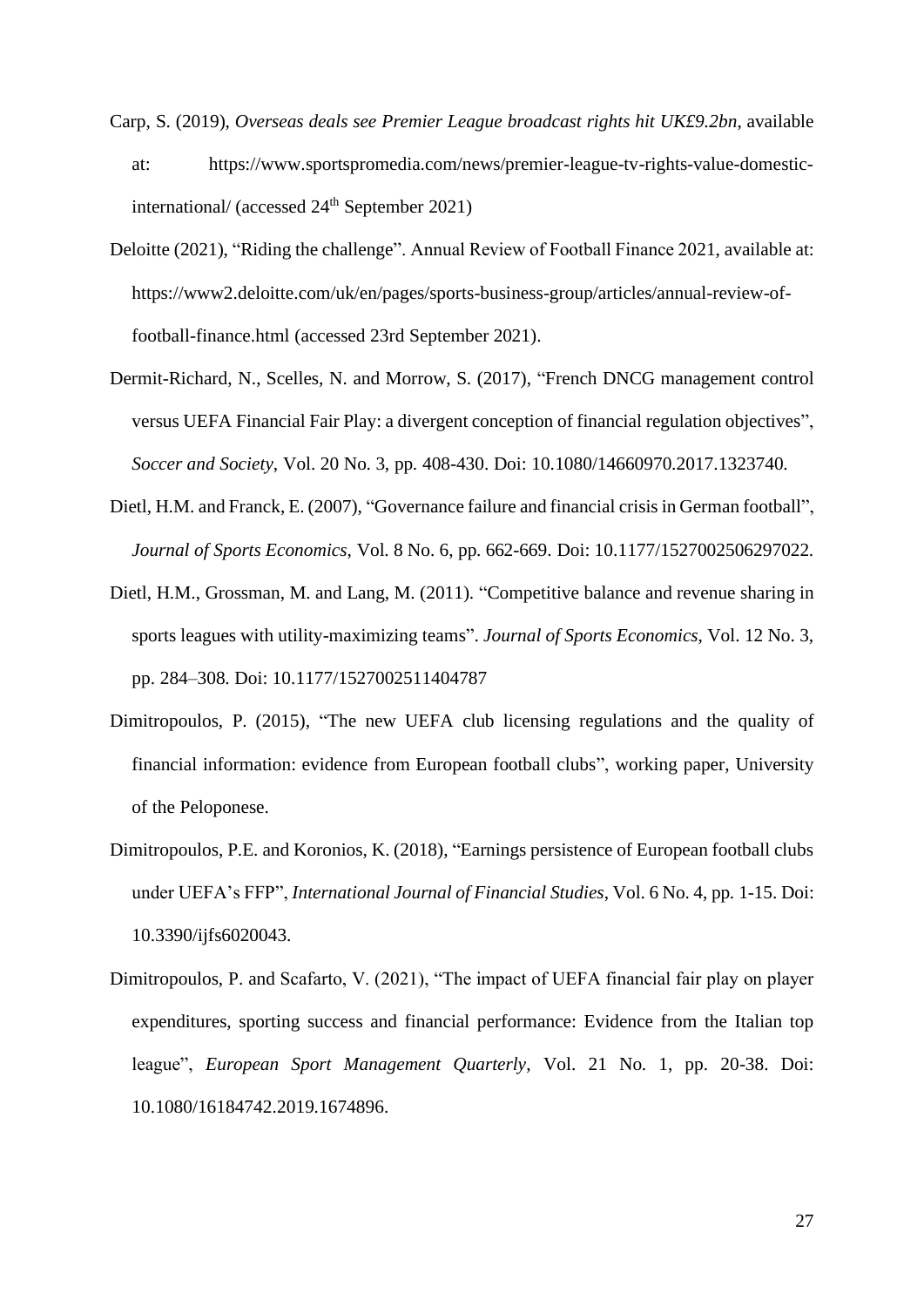- Di Simone, L. and Zanardi, D. (2020), "On the relationship between sport and financial performances: an empirical investigation", *Managerial Finance*. Article online. Doi: 10.1108/MF-09-2020-0478.
- El Hodiri, M. and Quirk, J. (1971). "An economic model of a professional sports league". *Journal of Political Economy*, Vol. 79 No. 6, pp. 1302–19. Doi: 10.1086/259837
- Fort, R. (2015), "Managerial objectives: A retrospective on utility maximization in pro team sports". *Scottish Journal of Political Economy*, Vol. 62 No. 1, pp. 75-89. Doi: 10.1111/sjpe.12061
- Franck, E. (2010), "Private firm, public corporation or member's association governance structures in European football", *International Journal of Sport Finance*, Vol. 5 No. 2, pp. 108-127. Doi: 10.5167/uzh-35150.
- Franck, E. (2018), "European Club Football after "Five Treatments" with Financial Fair Play-Time for an Assessment", *International Journal of Financial Studies*, Vol. 6 No. 4, pp. 16- 34. Doi: 10.3390/ijfs6040097.
- Franck, E. and Lang, M. (2013), "A theoretical analysis of the influence of money injections on risk taking in football clubs", working paper, UZH Business, Zürich.
- Freestone, C. and Manoli, A. (2017), "Financial fair play and competitive balance in the premier league", *Sport, Business and Management: An International Journal*, Vol. 7 No. 2, pp. 175- 196. Doi: 10.3390/ijfs6040097.
- Gallagher, R. and Quinn, B. (2020), "Regulatory own goals: the unintended consequences of economic regulation in professional football", *European Sport Management Quarterly*, Vol. 20 No. 2, pp. 151-170. Doi: 10.1080/16184742.2019.1588344
- Garcia-del-Barrio, P. and Rossi, G. (2020), "How the UEFA financial fair play regulations affect football clubs' priorities and leagues' competitive balance?", *European Journal of Government and Economics*, Vol. 9 No. 2, pp. 119-142. Doi: 10.17979/ejge.2020.9.2.5842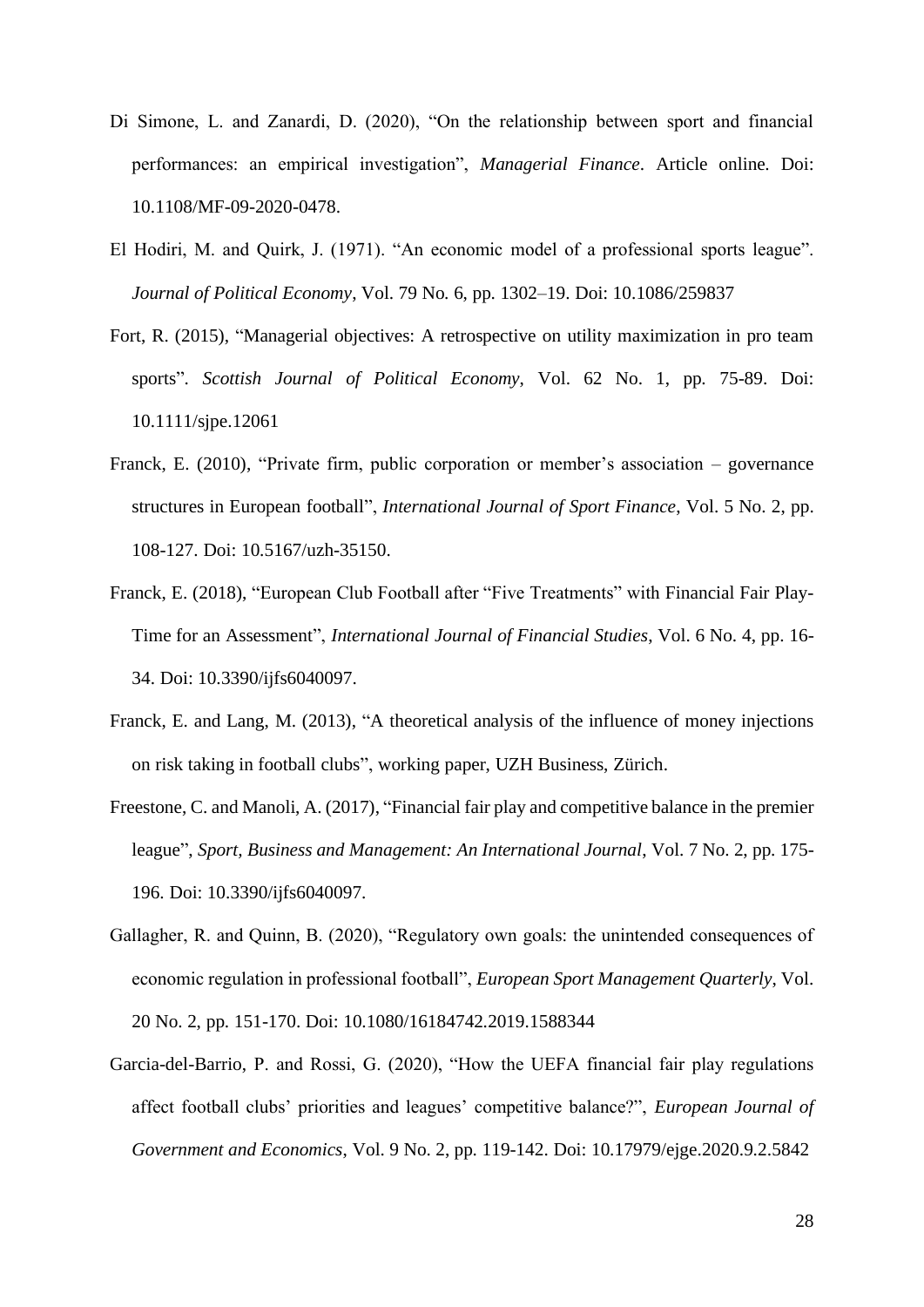- Ghio, A., Ruberti, M. and Verona, R. (2019), "Financial constraints on sport organizations' cost efficiency: The impact of financial fair play on Italian soceer clubs", *Applied economics*, Vol. 51, No. 24, pp. 2623-2638. Doi: 10.1080/00036846.2018.1558348.
- Hall, S., Szymanski, S. and Zimbalist, A. S. (2002), "Testing causality between team performance and payroll: The cases of major league baseball and English soccer", Journal of Sports Economics, Vol. 3 No. 2, pp. 149-168.
- Kesenne, S. (1996). "League management in professional team sports with win maximizing clubs". *European Journal for Sport Management*, Vol. 2 No. 2, pp. 14–22.
- Kesenne, S. (2007). "*The economic theory of professional team sports. An analytical treatment*", Edwar Elgar, Cheltenham (UK).
- Kornai, J. (1980), *Economics of shortage*, North Holland Publishing Company, Amsterdam.
- Kornai, J. (2014), "The soft budget constraint. An introductory study to volume IV of the life's work series", *Acta Oeconomica*, Vol. 64 No. S1, pp. 25-79.
- Kornai, J., Maskin, E. and Roland, G. (2003), "Understanding the soft budget constraint", *Journal of Economic Literature*, Vol. 41 No. 4, pp. 1095-1136. Doi: 10.1257/002205103771799999.
- Lago, U., Simmons, R. and Szymanski, S. (2006), "The financial crisis in European football. An introduction", *Journal of Sports Economics*, Vol. 7 No. 1, pp. 3-12. Doi: 10.1177/1527002505282871.
- Leach, S. and Szymanski, S. (2015). "Making money out of football". *Scottish Journal of Political Economy*, Vol. 62 No. 1, pp. 25-50. Doi: 10.1111/sjpe.12065.
- Mareque, M. Barajas, A. and Lopez-Corrales, F. (2018), "The impact of Union of European Football Associations (UEFA) Financial Fair Play Regulation on audit fees: Evidence from Spanish football", *International Journal of Financial Studies*, Vol. 6 No. 4, pp. 35-54. Doi: 10.3390/ijfs6040092.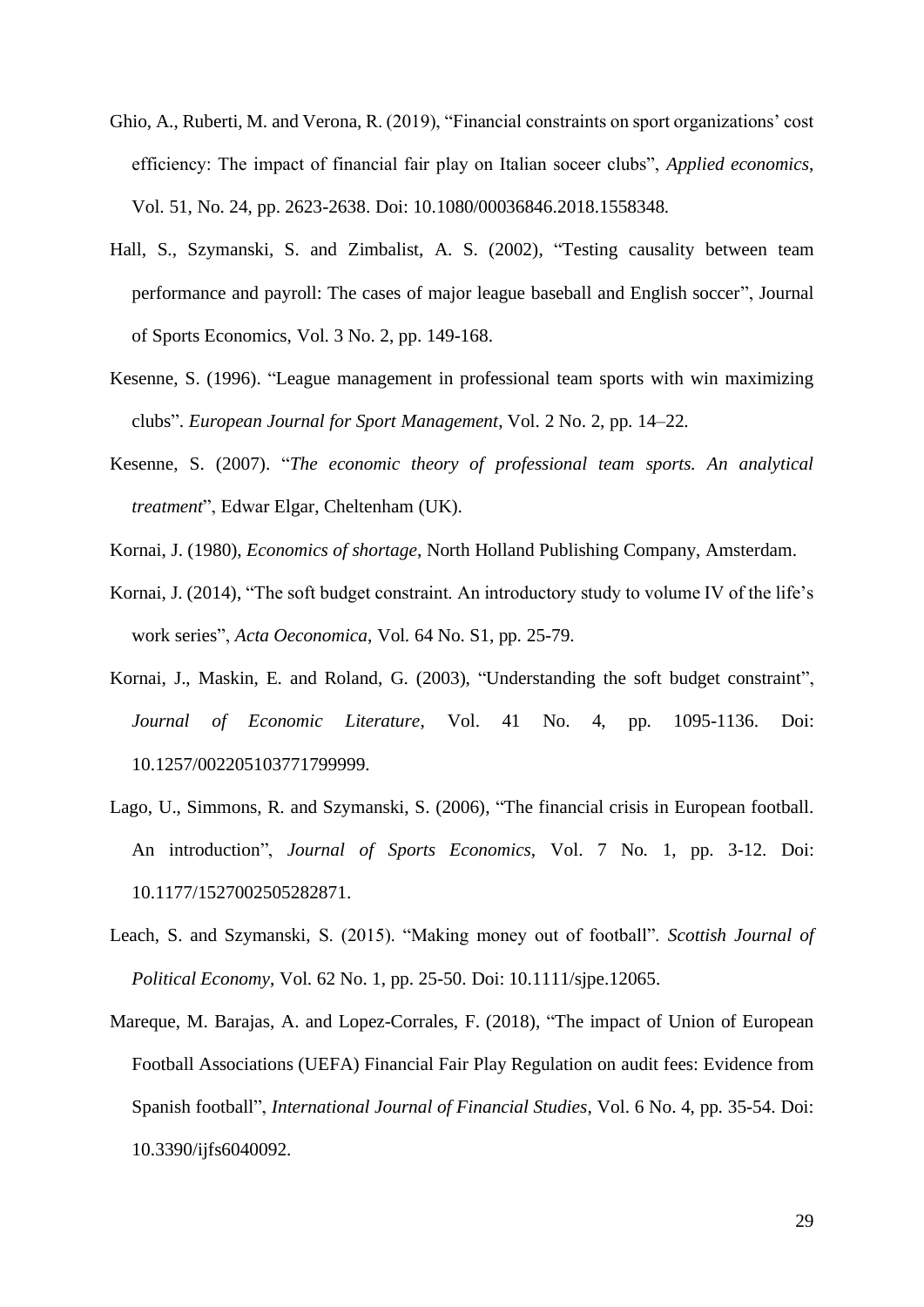- Maskin, E.S. (1999), "Recent theoretical work on the soft budget constraint", *American Economic Review*, Vol. 89 No. 2, pp. 421-425.
- Nielsen, K. and Storm, R.K. (2017), "Profit maximization, win optimization and soft budget constraints in professional team sports", Nielsen, K., Wagner, U. and Storm, R.K. (Eds.) *When Sport Meets Business: Capabilities, Challenges, Critiques*, Sage Publications, London, pp. 153-166).
- Özaydin, S. (2020), "An empirical analysis of financial fair-play: The case of Russian Premier League", *Russian Journal of Economics*, Vol. 6 No. 2, pp. 196-212. Doi: 10.32609/j.ruje.6.49642
- Peeters, T. and Szymanski, S. (2014), "Financial fair play in European football", *Economic Policy*, Vol. 29 No. 78, pp. 343-390. Doi: 10.1111/1468-0327.12031.
- Plumley, D., Ramchandani, G.M. and Wilson, R. (2019), "The unintended consequences of financial fair-play: An examination of competitive balance across five European football leagues", *Sport, Business and Management: An International Journal*, Vol. 9 No. 2, pp. 118- 133. Doi: 10.1108/SBM-03-2018-0025.
- Plumley, D., Serbera, J. and Wilson, R. (2020), "Too big to fail? Accounting for predictions of financial distress in English professional football clubs", *Journal of Applied Accounting Research*, Vol. 22 No. 1, pp. 93-113. Doi: 10.1108/JAAR-05-2020-0095.
- Preuss, H., Haugen, K.K. and Schubert, M. (2014), "UEFA financial fair play: The curse of regulation", *European Journal of Sport Studies*, Vol. 2 No. 1, pp. 33-51. Doi: 10.12863/ejssax2x1-2014x1.
- Quirk, J. and El Hodiri, M. (1974), "The economic theory of a professional sports league", Noll, R.G. (Ed.) *Government and the Sports Business*, The Brookings Institution, Washington DC, pp. 33-80.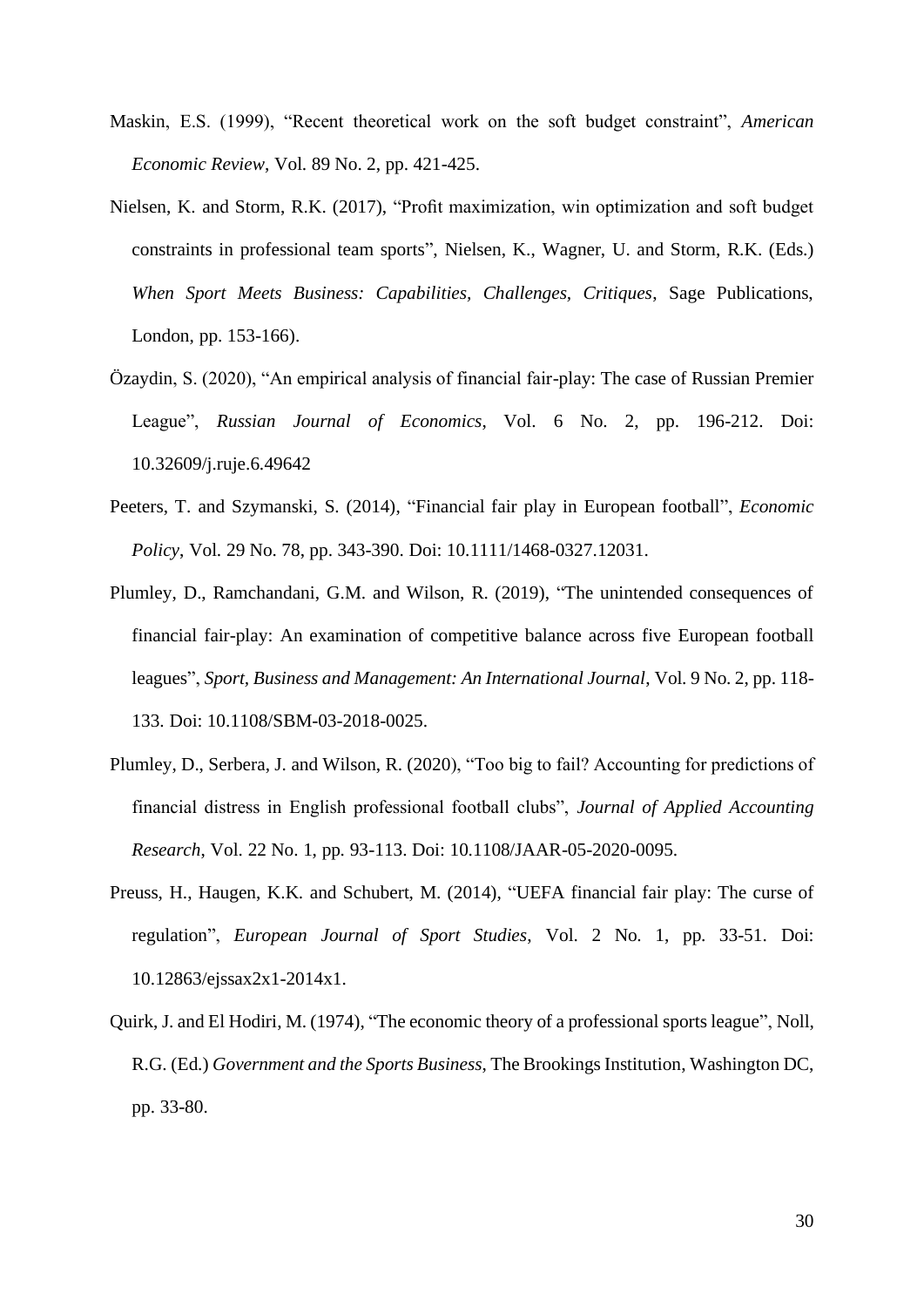- Ramchandani, G., Plumley, D., Boyes, S. and Wilson, R. (2018), "A longitudinal and comparative analysis of competitive balance in five European football leagues", *Team Performance Management Review*, Vol. 24 No. 5/6, pp. 265-282. Doi: 10.1108/TPM-09- 2017-0055.
- Rohde, M. and Breuer, C. (2017), "The market for football club investors: a review of theory and empirical evidence from professional European football", *European Sport Management Quarterly*, Vol. 17 No. 3, pp. 265-289. Doi: 10.1080/16184742.2017.1279203.
- Scelles N., Dermit-Richard, N. and Haynes R. (2020), "What drives sports TV rights? A comparative analysis of their evolution in English and French men's football first divisions, 1980–2020", *Soccer & Society*, [Vol.](http://url310.tandfonline.com/ls/click?upn=odl8Fji2pFaByYDqV3bjGMQo8st9of2228V6AcSFNq3cItTbkGC-2FWUgeB4wb9i-2Bpxqkzal9Xhma28CQxnjlP7AcxDgRMSHB7pOEAQooBdv8RvK1B6VMuuUFkaOPNzrhGLhQL_idn9CgELJkW3uvM00Zj90q1BIpWI4-2F-2Bt-2FIOf7g0JCGtPeMPwbvTM5w8XvrXp1JZX2W5-2BHgrBaJD2iVhDeF-2FAydaSkpCtQmCUb6qLKDdoHn16ENA3uJbNmODZ2sWjZRtimlrWZl-2Bzt6plA19cP6oFxrxTGwmNq3EXdT3BBz8A7Htqq3SQ0gRHR-2BmejFvkRH-2BX5p3qBRe6okMzS-2Ffb4V3VJL4weMGnDqev-2BEWeWgZHu1pjqVSx5LmiOuRMn1NPPMxFv0-2BHpkXwQoquAsS4cF-2BdRpYBGhnjEgPX5NFjVj7HiEA-3D) 21 No. 5, pp. 491‑509. Doi: 10.1080/14660970.2019.1681406.
- Scelles, N., Szymanski, S. and Dermit-Richard, N. (2018), "Insolvency in French soccer: The case of payment failure", *Journal of Sports Economics*, Vol. 19 No. 5, pp. 603-624. Doi: 10.1177/1527002516674510.
- Schubert, M. and Lopez Frias, F. J. (2019), "Walk the Talk: Financial Fairness in European Club Football", *Sport, Ethics and Philosophy*, Vol. 13 No. 1, pp. 33-48. Doi: 10.1080/17511321.2017.1371790
- Sloane, P.J. (1971), "The economics of professional football: the football club as a utility maximizer", *Scottish Journal of Political Economy*, Vol. 18 No. 2, pp. 121–46. Doi: 10.1111/j.1467-9485.1971.tb00979.x.
- Storm, R.K. and Nielsen, K. (2012), "Soft budget constraints in professional football", *European Sport Management Quarterly*, Vol. 12 No. 2, pp. 183-201. Doi: 10.1080/16184742.2012.670660.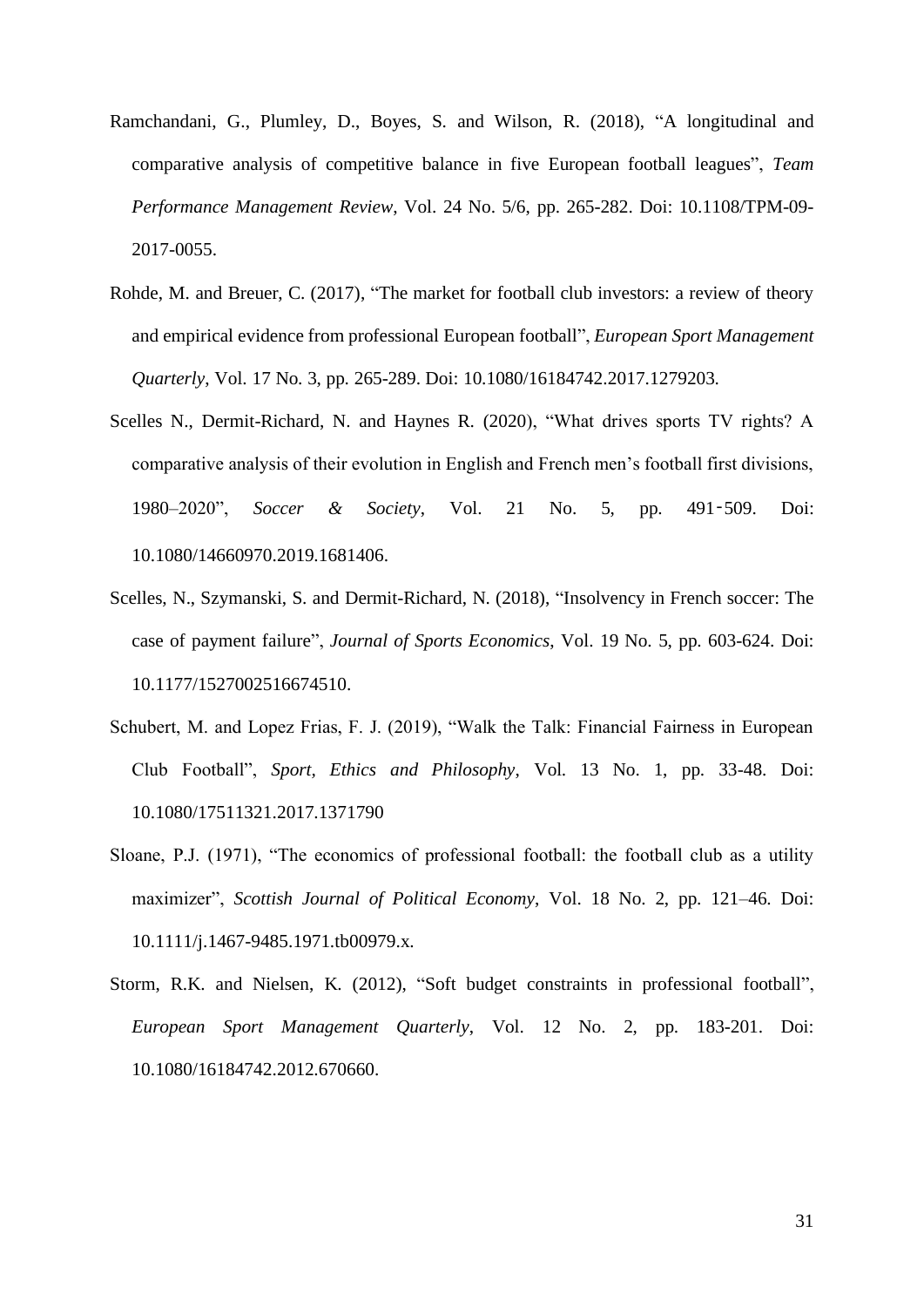- Storm, R.K. and Nielsen, K. (2015), "Soft budget constraints in European and US leagues", Andreff, W. (Ed.), *Disequilibrium Sports Economics. Competitive imbalance and budget constraints*, Edwar Elgar Publishing, Heltenham, UK, pp. 151-174.
- Sweney, M. (2021), *Premier League renews £4.8bn TV deal with extra £100m trickle-down funds*, Guardian, available at: https://www.theguardian.com/football/2021/may/12/premierleague-set-for-45bn-new-tv-deal-with-sky-bt-and-amazon (accessed 24th September 2021)
- Szymanski, S. (2003), "The economic design of sporting contests", *Journal of Economic Literature*, Vol. 41 No. 4, pp. 1137-1187. Doi: 10.1257/002205103771800004.
- UEFA (2011), "The European club footballing landscape. Club licensing benchmarking report financial year 2010", available at: https://www.uefa.com/MultimediaFiles/Download/Tech/uefaorg/General/01/74/41/25/174 4125 DOWNLOAD.pdf (accessed 18th september 2020).
- UEFA (2018). "UEFA club licensing and financial fair play regulations", available at: https://documents.uefa.com/v/u/MFxeqLNKelkYyh5JSafuhg (accessed 18th september 2020).
- Ziegler, M. (2021). *Uefa plans salary cap and 'luxury tax' for teams who breach it,* available at : https://www.thetimes.co.uk/article/uefa-plans-salary-cap-and-luxury-tax-for-teamswho-breach-it-5vrwf8cm7 (accessed 24th September, 2021)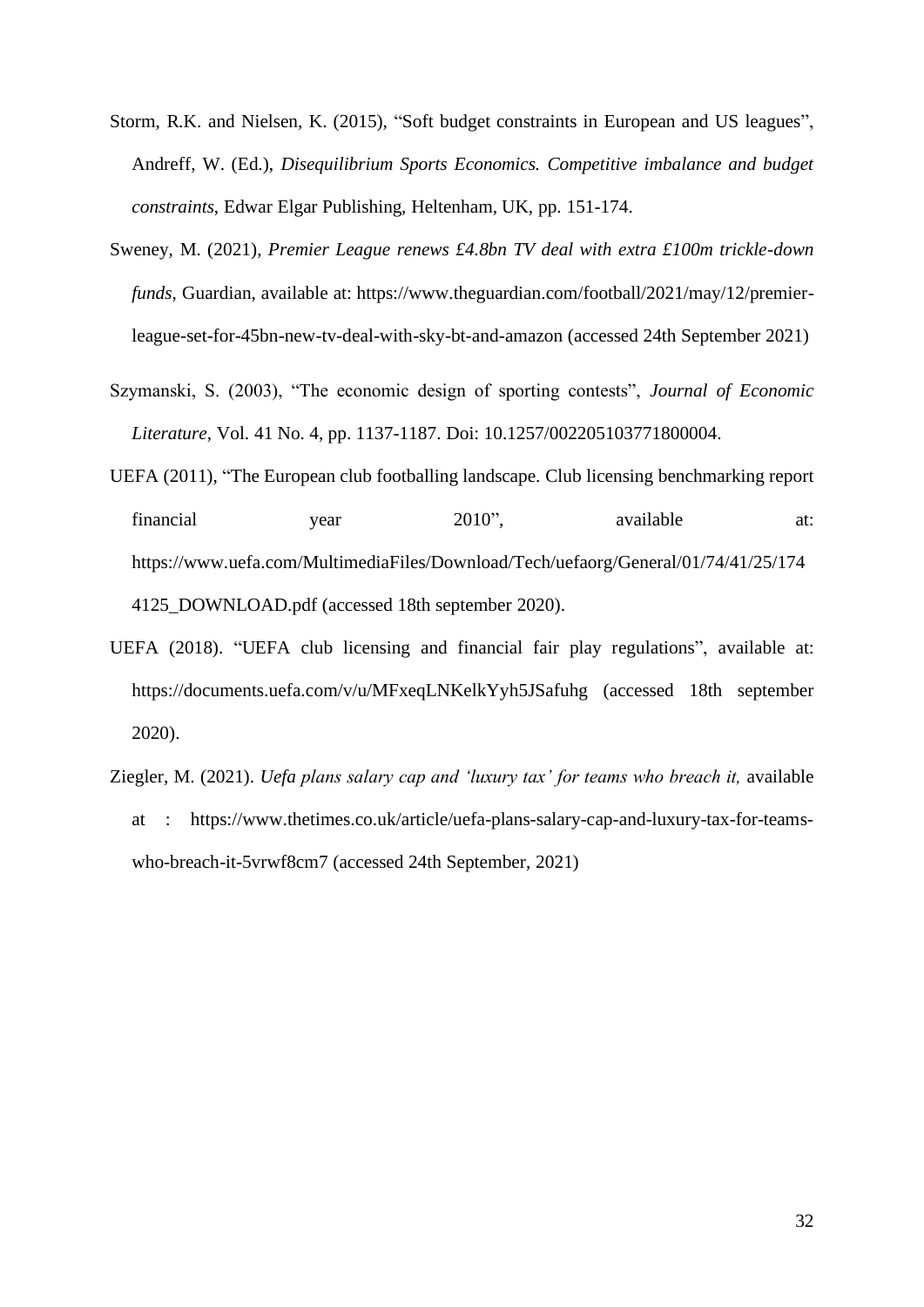| Clubs             | Number of participations in<br>European competitions |                   |                | <b>Aggregated UEFA</b> | <b>Average of UEFA club</b> |  |
|-------------------|------------------------------------------------------|-------------------|----------------|------------------------|-----------------------------|--|
|                   | Pre<br>$(08-12)$                                     | Post<br>$(12-16)$ | Total          | points                 | points                      |  |
| Arsenal           | $\overline{4}$                                       | 6                 | 10             | 190.0                  | 19.000                      |  |
| Chelsea           | $\overline{4}$                                       | 5                 | 9              | 203.0                  | 22.556                      |  |
| Liverpool         | 3                                                    | $\overline{4}$    | 7              | 124.0                  | 17.714                      |  |
| Manchester City   | $\overline{3}$                                       | 6                 | 9              | 154.0                  | 17.111                      |  |
| Manchester United | $\overline{4}$                                       | 5                 | 9              | 196.0                  | 21.778                      |  |
| Tottenham         | 3                                                    | 6                 | 9              | 120.0                  | 13.333                      |  |
| <b>EPL</b>        | 21                                                   | 32                | 53             | 987                    | 18.622                      |  |
| <b>Bordeaux</b>   | $\overline{2}$                                       | $\overline{4}$    | 6              | 55.0                   | 9.167                       |  |
| Lille             | 3                                                    | 3                 | 6              | 39.0                   | 6.500                       |  |
| Lyon              | $\overline{4}$                                       | 6                 | 10             | 143.5                  | 14.350                      |  |
| Marseille         | $\overline{4}$                                       | $\overline{4}$    | 8              | 99.0                   | 12.375                      |  |
| Monaco            | $\Omega$                                             | $\overline{4}$    | $\overline{4}$ | 57.0                   | 14.250                      |  |
| Paris             | 3                                                    | 6                 | 9              | 169.0                  | 18.778                      |  |
| Saint-Etienne     | 1                                                    | $\overline{4}$    | 5              | 39.5                   | 7.900                       |  |
| L1                | 17                                                   | 31                | 48             | 602                    | 12.542                      |  |

*Source: Bert Kassies (https://kassiesa.net/uefa/)*.

Table 1. Characteristics of the Euro-oriented clusters in the EPL and in L1.



Figure 1. Evolution of the average of UEFA club points for both Euro-oriented clusters in the EPL and in L1, 2008-2018.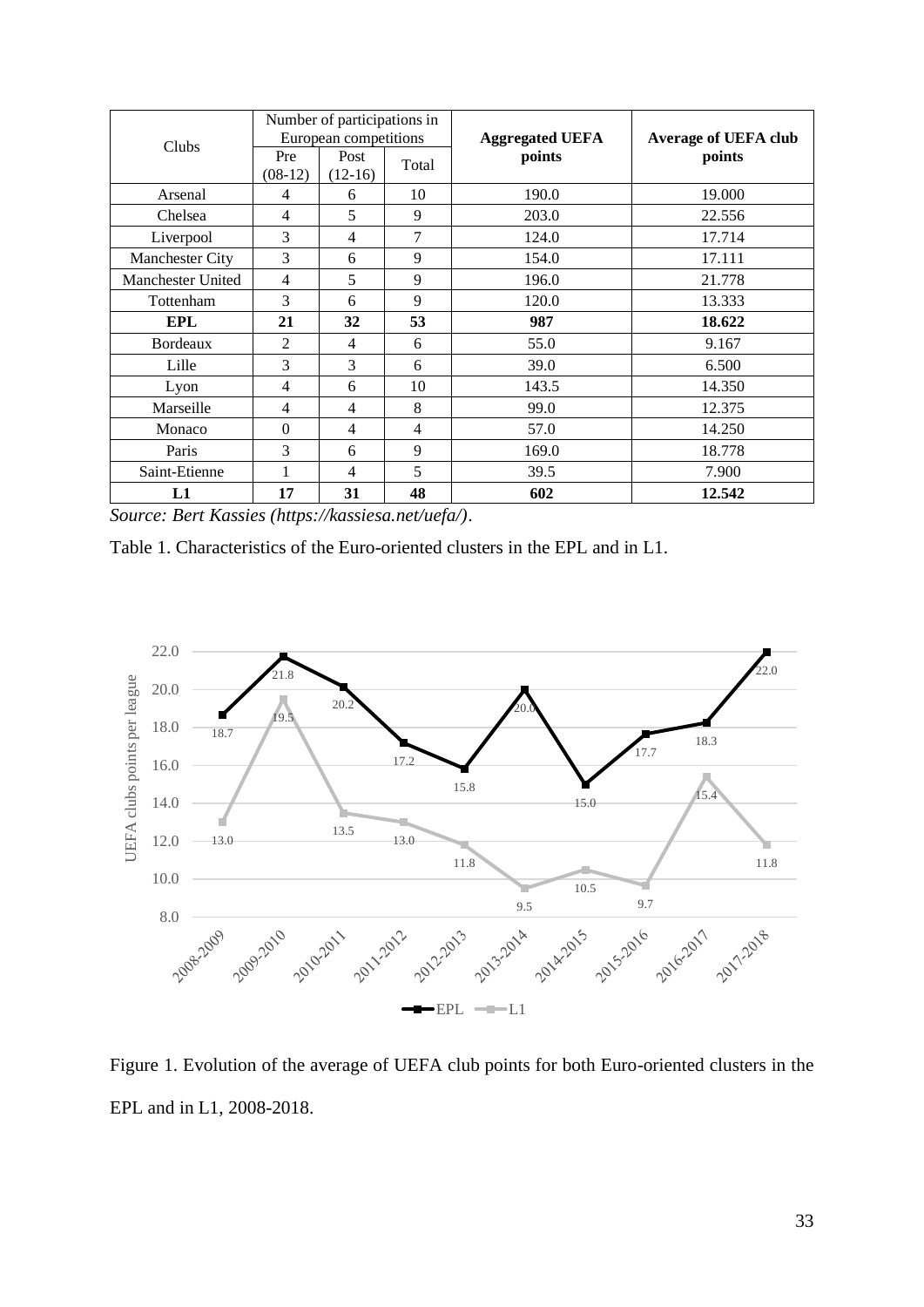|    | <b>EPL</b>            |                        |                       |                       |                         |                       |                       | L1                     |                       |                       |                         |                       |  |  |
|----|-----------------------|------------------------|-----------------------|-----------------------|-------------------------|-----------------------|-----------------------|------------------------|-----------------------|-----------------------|-------------------------|-----------------------|--|--|
|    | <b>Total</b>          |                        | Euro-oriented clubs   |                       | Non Euro-oriented clubs |                       | <b>Total</b>          |                        | Euro-oriented clubs   |                       | Non Euro-oriented clubs |                       |  |  |
|    | 2008-2012<br>$(n=77)$ | 2012-2018<br>$(n=120)$ | 2008-2012<br>$(n=24)$ | 2012-2018<br>$(n=36)$ | 2008-2012<br>$(n=53)$   | 2012-2018<br>$(n=84)$ | 2008-2012<br>$(n=80)$ | 2012-2018<br>$(n=118)$ | 2008-2012<br>$(n=27)$ | 2012-2018<br>$(n=40)$ | 2008-2012<br>$(n=53)$   | 2012-2018<br>$(n=78)$ |  |  |
| OR | 129 697               | 220 925                | 241 497               | 419 158               | 79 070                  | 135 968               | 54 031                | 74 849                 | 94 046                | 153 361               | 33 646                  | 34 5 8 6              |  |  |
| OE | 122 750               | 182 004                | 227 882               | 338 971               | 75 143                  | 114 732               | 56 122                | 76 841                 | 95 160                | 153 949               | 36 235                  | 37 298                |  |  |
| W  | 88 406                | 131 296                | 155 003               | 230 588               | 58 249                  | 88 743                | 39 451                | 51 031                 | 66 012                | 101 580               | 25 9 19                 | 25 109                |  |  |
| TR | 14 29 1               | 24 621                 | 25 3 29               | 42 915                | 9 2 9 2                 | 16781                 | 7709                  | 16 683                 | 11 080                | 33 552                | 5 9 9 1                 | 8 0 3 2               |  |  |
| TE | 29 30 6               | 46 25 2                | 53 736                | 86 607                | 18 24 3                 | 28 9 58               | 9755                  | 14 193                 | 18 5 97               | 33 992                | 5 2 5 0                 | 4 0 4 0               |  |  |

*Note: n = number of club-year observations.*

*OR=Operating Revenues / OE=Operating Expenses / W= Wages / TR=Trading Revenue / TE=Trading Expense.*

## **Table 2: Mean values of financial variables pre and post FFP both in the EPL and in L1.**